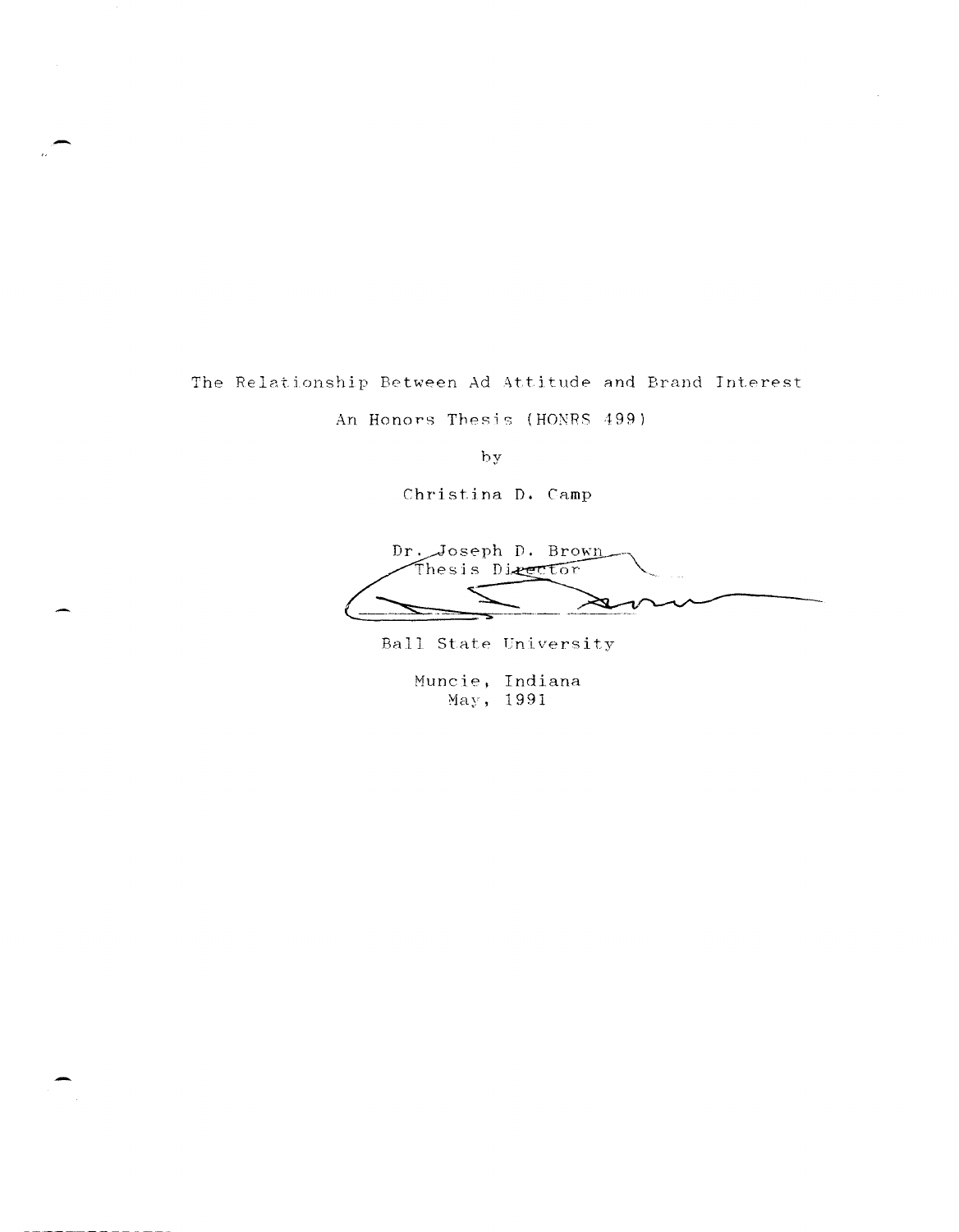# Table of Contents

 $\frac{1}{2} \sum_{i=1}^n \frac{1}{2^i} \sum_{j=1}^n \frac{1}{2^j} \sum_{j=1}^n \frac{1}{2^j} \sum_{j=1}^n \frac{1}{2^j} \sum_{j=1}^n \frac{1}{2^j} \sum_{j=1}^n \frac{1}{2^j} \sum_{j=1}^n \frac{1}{2^j} \sum_{j=1}^n \frac{1}{2^j} \sum_{j=1}^n \frac{1}{2^j} \sum_{j=1}^n \frac{1}{2^j} \sum_{j=1}^n \frac{1}{2^j} \sum_{j=1}^n \frac{1}{2$ 

 $\frac{1}{2}\sum_{i=1}^n\frac{1}{2} \left( \frac{1}{2} \right) \frac{1}{2}$  $\sim 30$  $\frac{1}{2} \log \frac{1}{2}$  .

 $\frac{1}{\sqrt{2}}$  ,  $\frac{1}{\sqrt{2}}$ 

 $\frac{1}{\sqrt{2}}\geq\frac{1}{2}$ 

| Abstract                       | 3               |
|--------------------------------|-----------------|
| Introduction                   | 4               |
| Literature Review              | 6               |
| Hierarchy of Effects Model     | 8               |
| Hypotheses                     | 9               |
| Experiment                     | 10              |
| Factor Analysis                | 11              |
| Reliability and Validity       | 16              |
| Frequency Tables               | 18              |
| Test of Hypotheses             | 28              |
| Conclusions                    | -2.9            |
| Discussion and Recommendations | 31              |
| Bibliography                   | 32 <sub>1</sub> |
| Sample Questionnaire           | 33              |

-

 $\sim 100$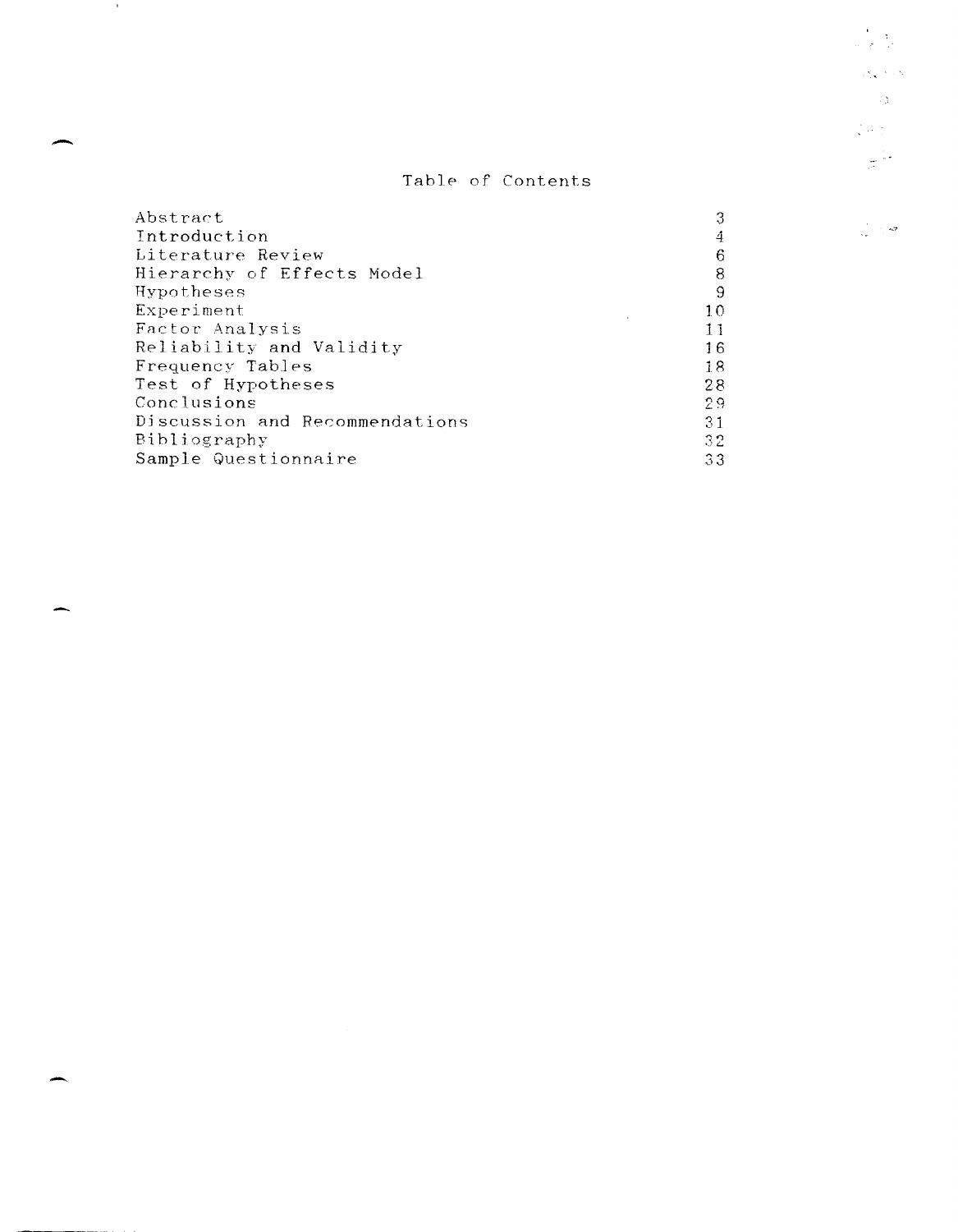The Relationship Between Ad Attitude and Brand Interest

-

# Abstract

Much research has studied *the* relationship between ad attitude and brand attitude. Recent studies have included another variable-- brand interest, although very few conclusions have been drawn. This study shows that ad attitude drives brand interest (not brand attitude as has previously been hypothesized) and that there are several constructs of brand interest. all of which fall into the category of cognitive response.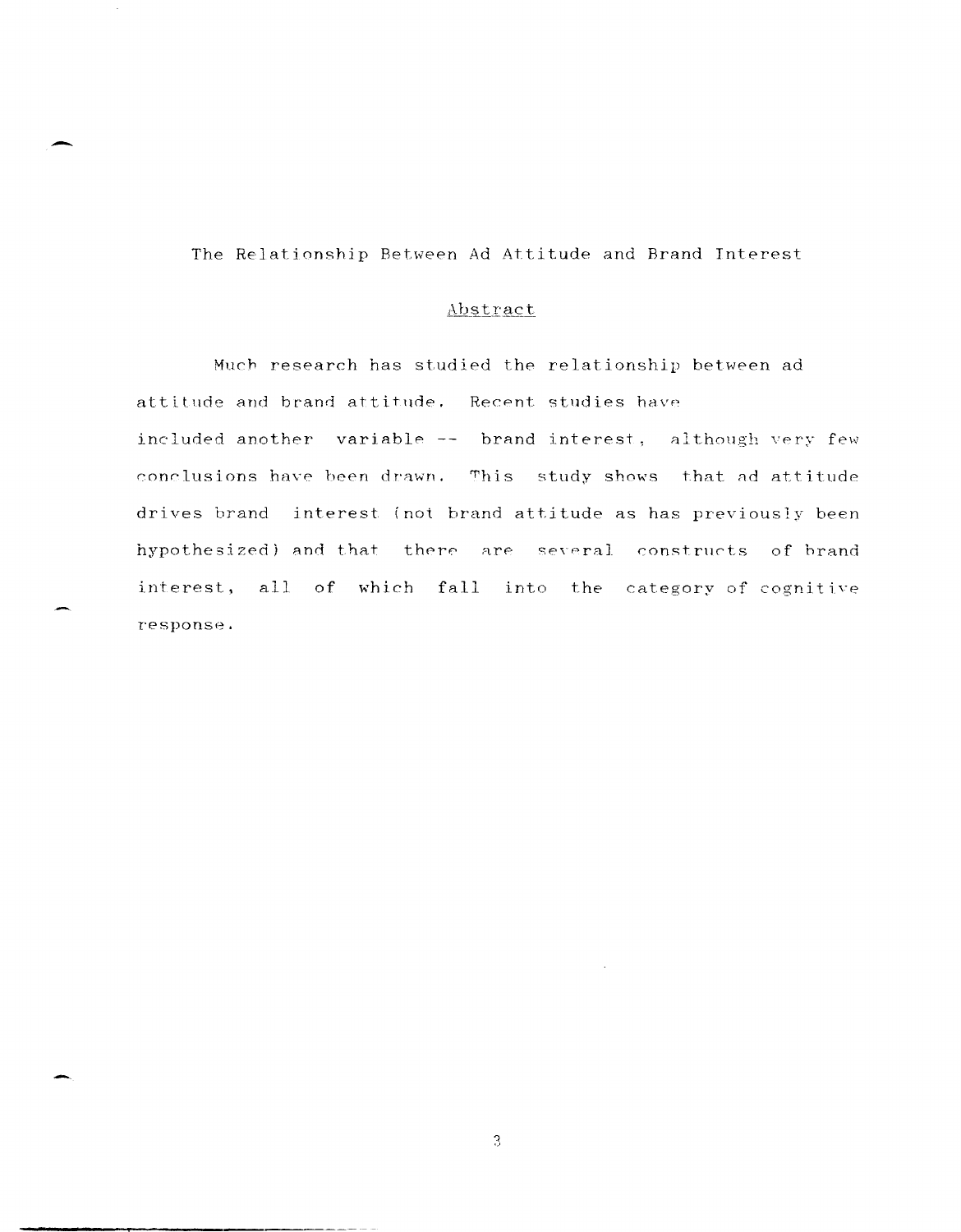# Introduction

Much time and effort has been put into studying just how ad attitude affects brand attitude. Keeping with that major premise, various twists have been added, such as studying ad and brand attitude for products with varying attitude familiarity. While some research has been done involving the relationship between ad attitude, brand attitude, and BRAND INTEREST, it has been scanty and results have not been conclusive.

It is in this area of brand interest that further research needs to be done, as this area can be of much use to advertisers. If an advertiser knows whether ad attitude drives brand interest and, if this is the case, then knows the constructs of brand interest, then he or she can more efficiently stimulate brand interest in the consumer.

Upon completing our research, we expect to be able to (1) determine whether ad attitude does, in fact, drive brand interest, and (2) determine the constructs of brand interest.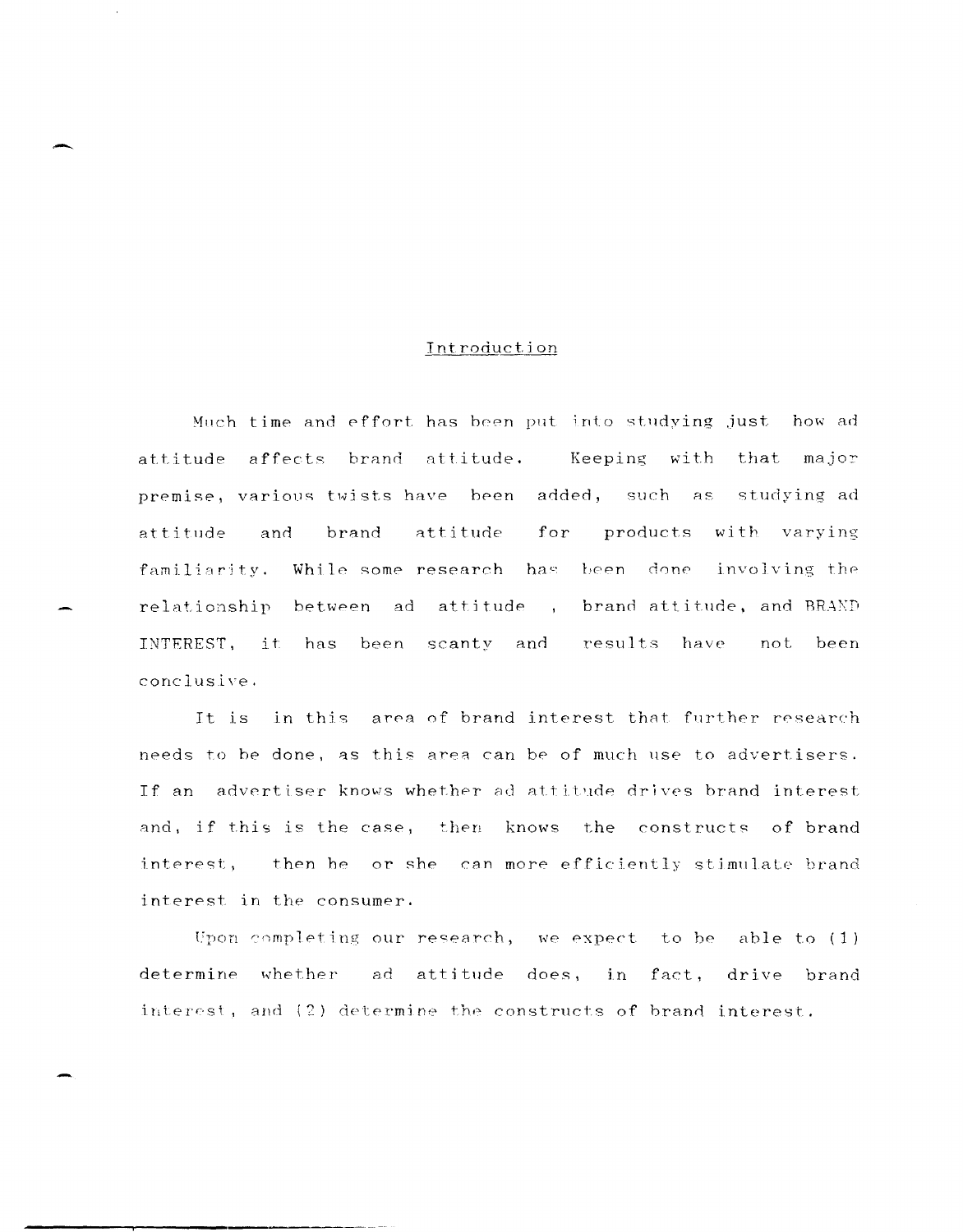For this study, we chose our ads using the following matrix:

TYPE OF AD

.<br>Alternative and comparement to alternative the Alternative of the contractor of a determinative planner and the  $(high)$ FORD, Corp Jmage FORD, Cougar INVOLVEMENT TEXACO, Corp Image TEXACO, octane  $(low)$  $(\text{image})$ (awareness)

Our purpose for using this matrix is to determine the relationship between A and brand interest for different types of ads (image or benefit) and for differing purchase involvements (high or low).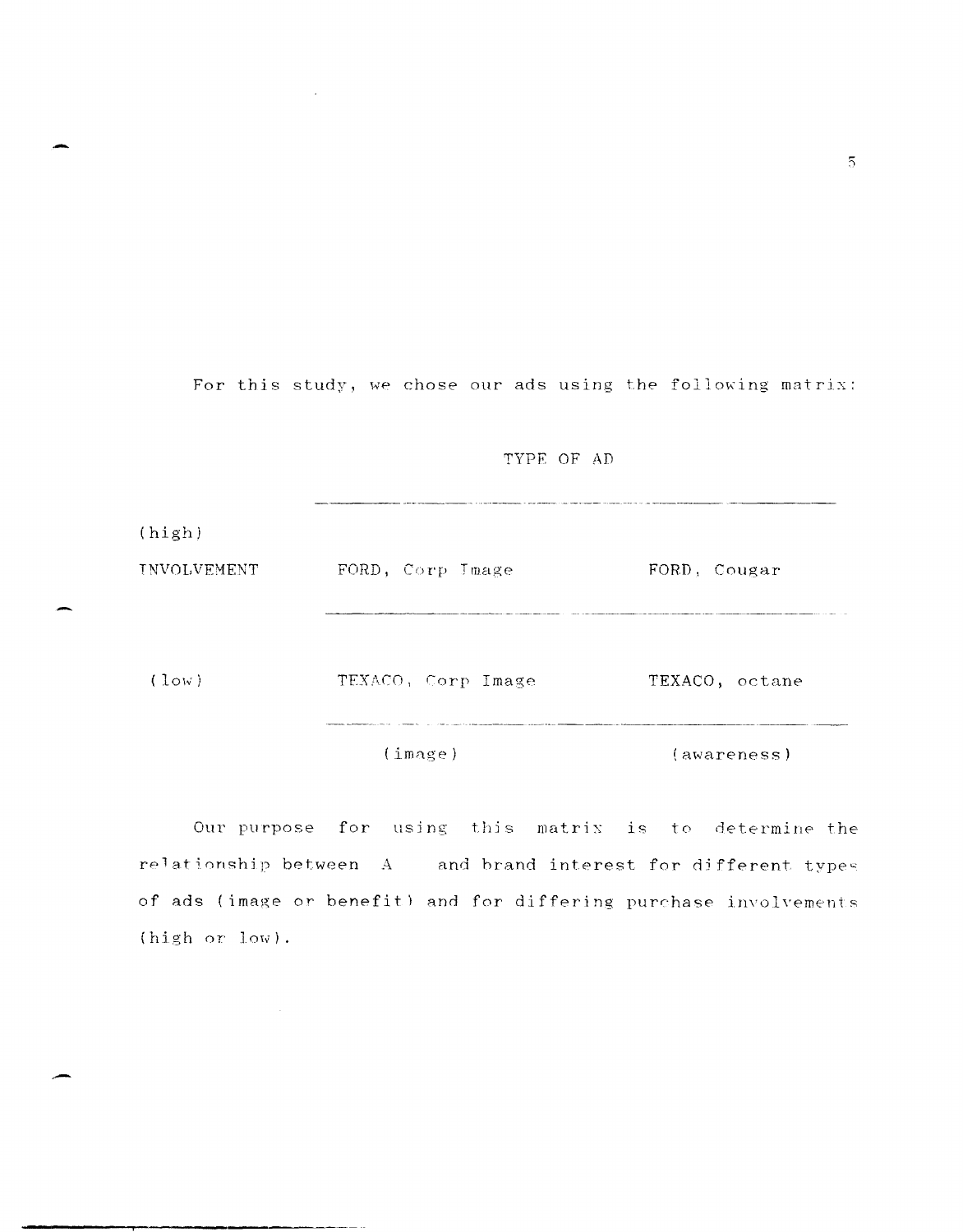# Literature Review

As mertioned earlier, much research has been done involving ad attitude and its effects on brand attitude. Studies which have specifically addressed this issue arrive at basically the same conclusions. Evidence indicates that brand attitudes "may affected by consumer's attitudes toward the advertisements  $he$ themselves (Gardner, 1985). A study by Dr. Larry Gresham and Dr. Terence Himp also supports this philosophy stating, "results show that affect generated by TV commercials influence attitude toward the advertised brand" (1985).

Many other variables have been added to the ad attitude and brand attitude construct. For example, "recent evidence indicates brand attitudes may affected be by consumers' the advertisements" (Gardner, 1985). attitudes toward In her study regarding ad attitude affecting brand attitude under a brand evaluation set, Meryl Paula Gardner (1985) hypothesized that ads could be evaluated by a brand set or by a non-brand set (i.e. evaluating the ad "just for its own sake"). She concluded that A and brand attitude are positively related toward the advertised brand under both brand and non-brand set conditions.

Another research study put ad attitude and brand attitude in a classical conditioning perspective (Gresham, 1985). Gresham "an advertised brand may elicit, after repeated proposed that

 $6^{\circ}$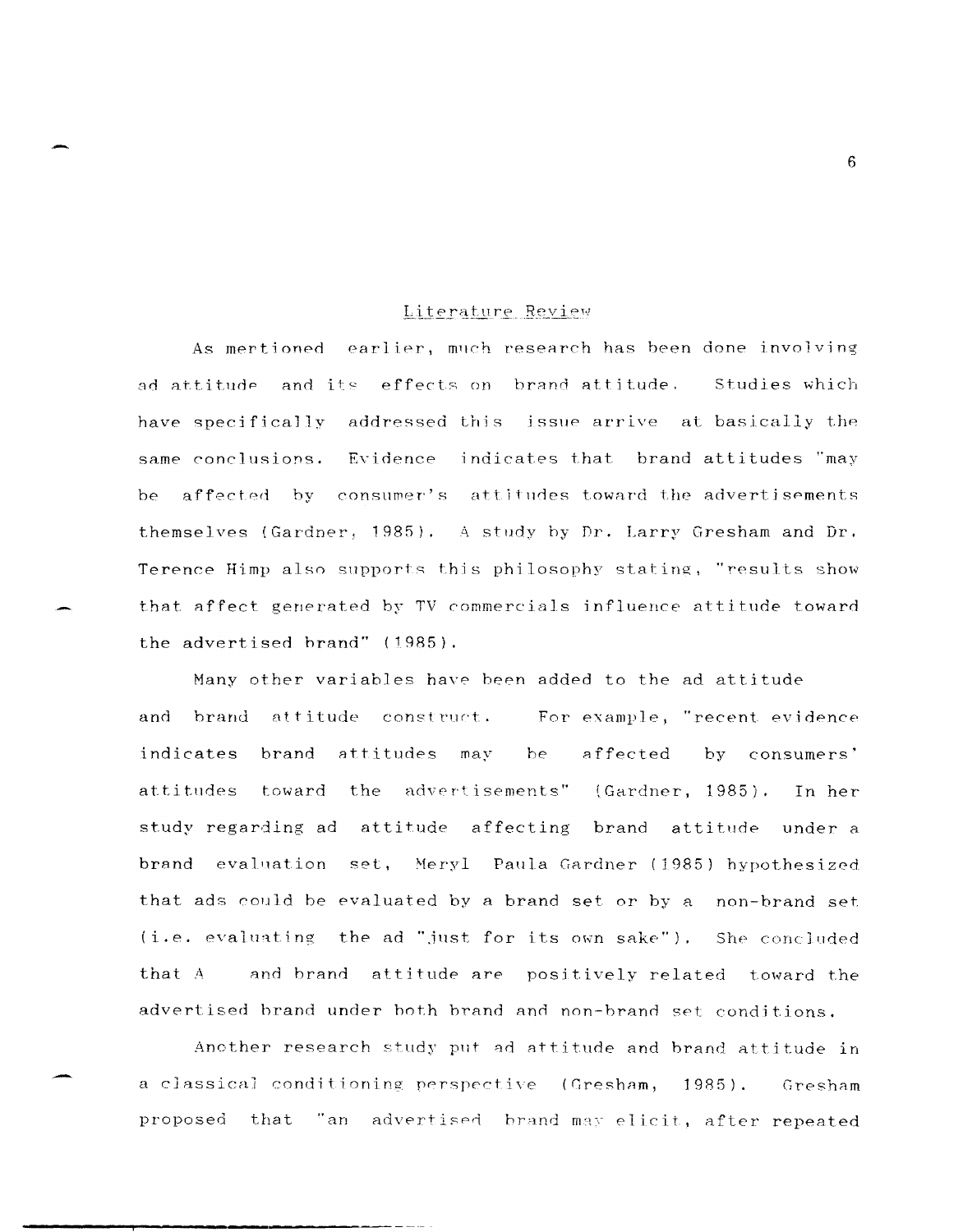pairing with an affectively-valenced advertisement, the same affective response as the ad itself." The results, however, failed to prove his classical conditioning theory.

Music's affect on brand attitude formation (Park, 1986) has been studied as well, along with the importance of brand familiarity (Kim, 1988) and ad repetition (Machleit, 1988).

Very little work has been done, however, in the area of ad affecting brand attitude and brand interest. Machleit attitude and Kent (1988) determined in their study that ad attitude does very little or nothing to drive brand attitude when dealing with familiar brands. They mention brand interest briefly, but they hardly scratch the surface, using only one question devoted to brand interest and never identifying the constructs of brand interest.

Smith and Swinyard (1988) probe much deeper into the subject of identifying the constructs of brand interest. They identify these constructs as being lower level beliefs, or cognitive identified these cognitive responses toward an ad. They responses being awareness, interest, expectations, and as curiosity/uncertainty. We will attempt to show a positive relationship between these lower level beliefs and attitude toward the ad. In order to clarify "lower level beliefs", we used the following flow chart:

 $\overline{7}$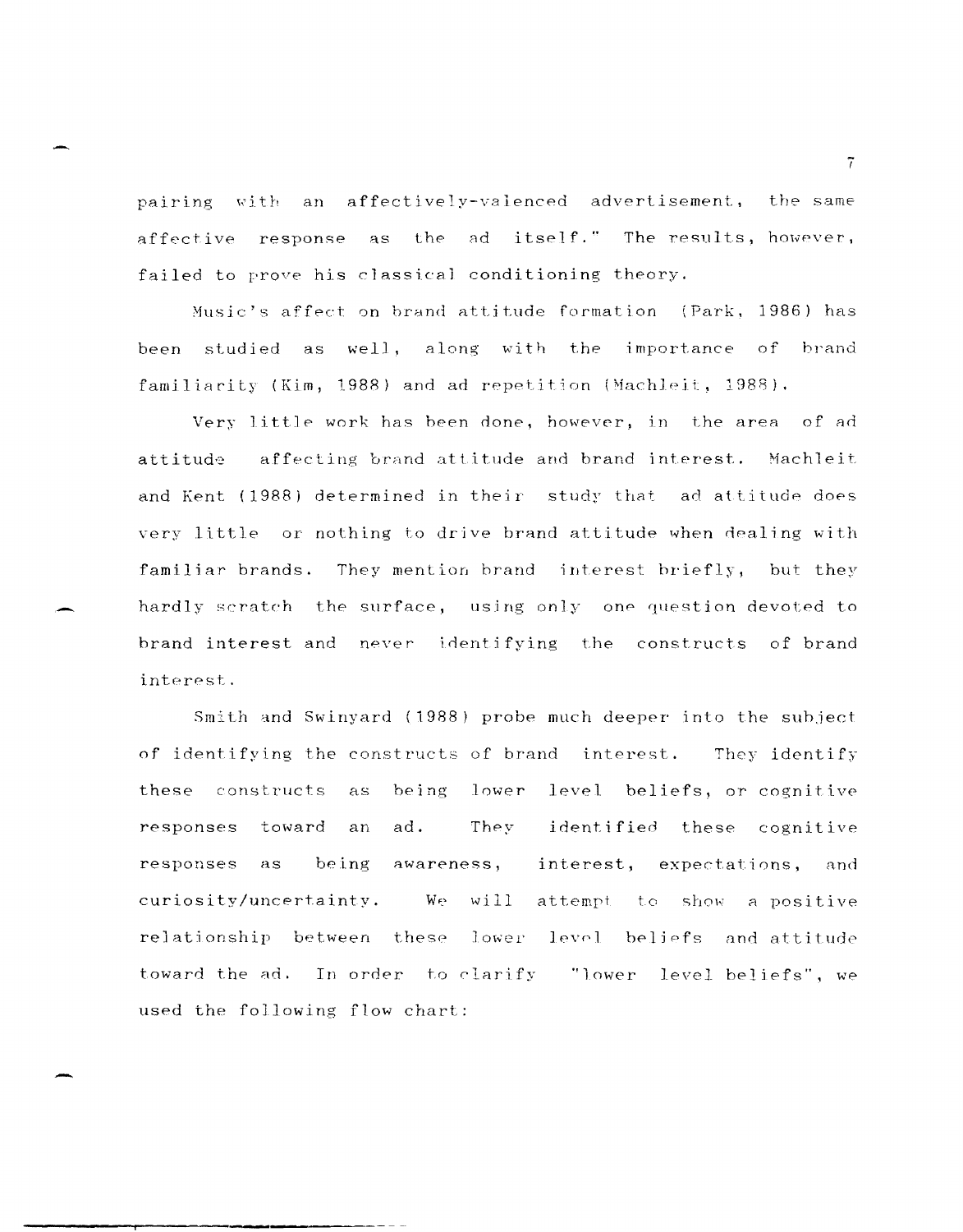# "Hierarchy-of-Effects Model"

Awareness

Cognitive Stage

Affective Stage

Knowledge Liking Preference Conviction Purchase

Behavior Stage

Lower level beliefs are all those which fall into the cognitive zone. As used by Smith & Swinyard (1988) and as mentioned earlier, we will concentrate on the cognitive responses of interest, awareness, expectations, and curiosity/uncertainty and we will attempt to determine these are the constructs of brand interest. We will also explain how these cognitive responses affect brand attitude, ad attitude, and purchase intentions in cases of varying product involvement and varying ad types.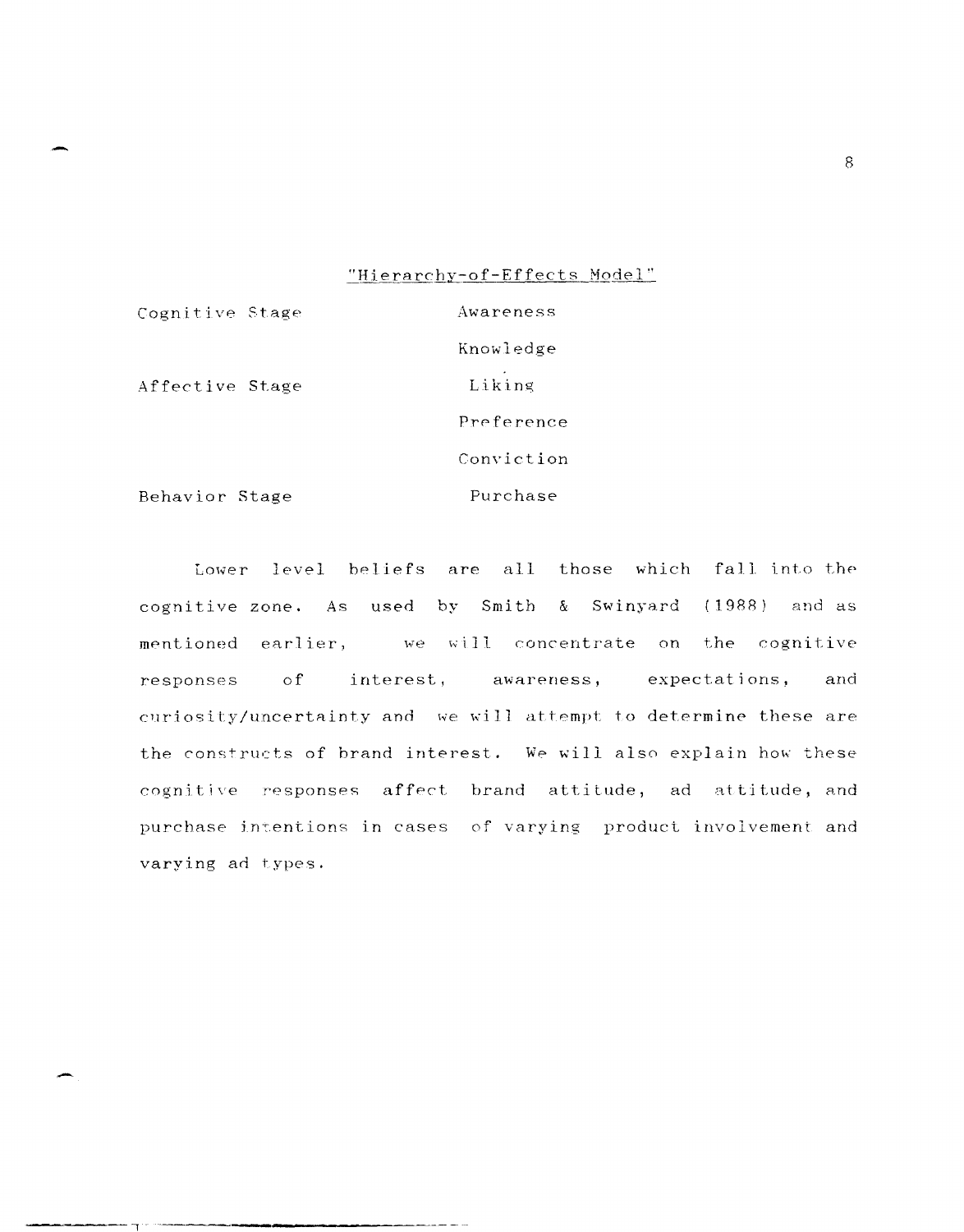# Hypotheses

Based on previous research findings in the area of ad attitude and brand interest, we began by developing the following hypotheses:

# Hypothesis 1

does very little or nothing to drive brand Ad attitude attitude, instead driving brand interest.

# Hypothesis 2

In high involvement, benefit ads (upper right of matrix), ad attitude doe. less to drive brand interest. This is because in high involvement purchase products, consumers are more rational. They are, therefore, not as affected by the ad itself.

# Hypothesis 3

In low involvement, image ads (lower left of matrix) there is a more significant relationship between ad attitude and brand interest because low involvement purchases are driven more by cognitive response.

# Hypothesis 4

The constructs of brand interest are those falling into the cognitive portion of the scale in the "Hierarchy of Effects Model."

 $\overline{9}$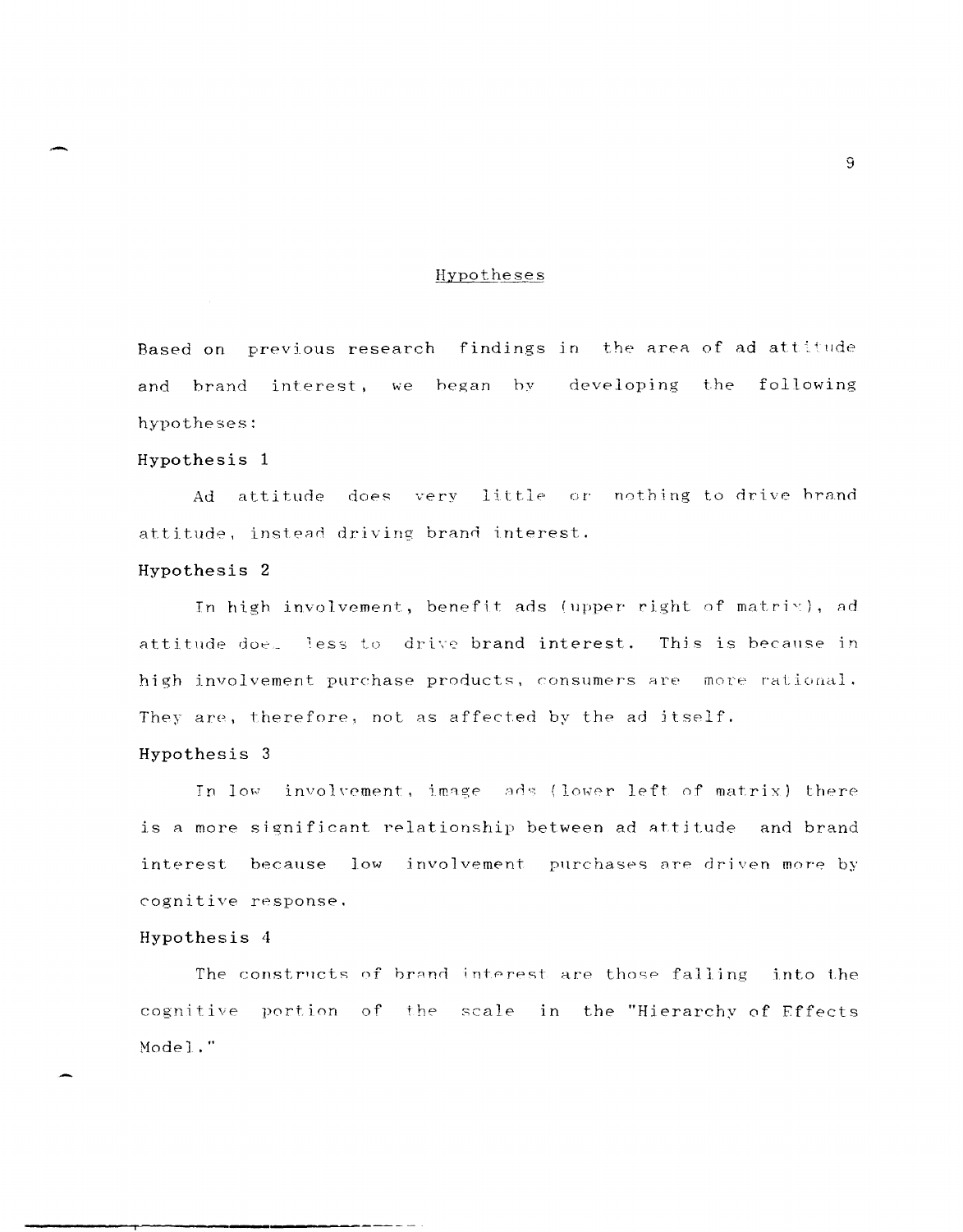# Experiment

Our method consisted of showing 150 Ball State University undergraduates four separate ads:

Ford Corporation -- high involvement, image  $1.$ 

- $2.$ Ford Mercury Cougar -- high involvement, benefit
- $3.$ Texaco Corporation -- low involvement, image

Texaco High Octane Gasoline -- low involvement, benefit  $4.$ 

After seeing the ad twice, the subjects were asked to rate the ads (using the attached questionnaire) in the areas of familiarity, ad attitude, brand attitude, brand interest, and purchase intentions.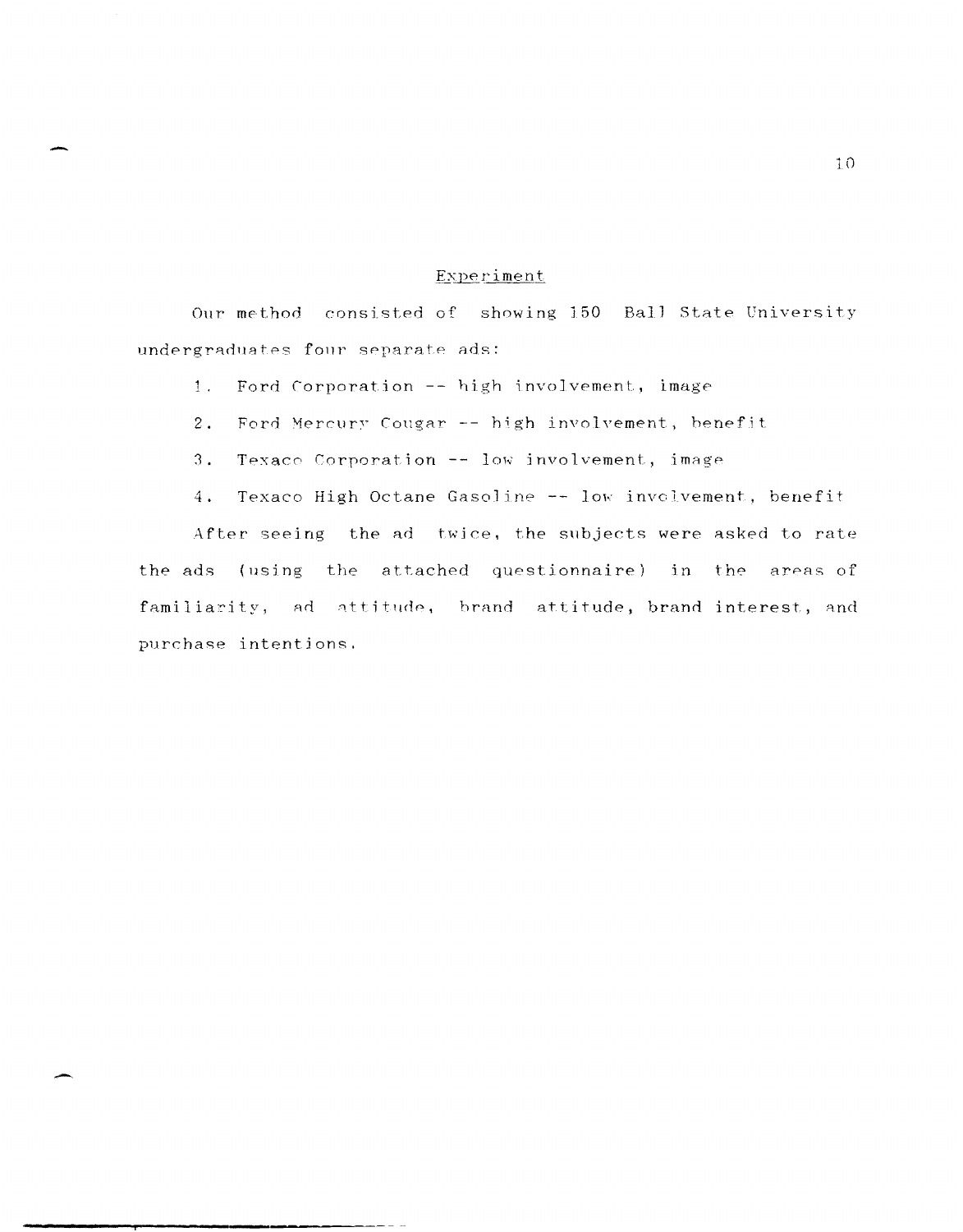# Factor Analysis

Two separate factor analyses were completed. The first was to determine that the stated items loaded on the dimensions under study. Table 1 presents the results. Wote the two separate loadings from brand interest items. "Expectancy" is a separate loading from the other items.

|                        |  |                |             | Table 1 - Factor Analysis |                |                                                  |
|------------------------|--|----------------|-------------|---------------------------|----------------|--------------------------------------------------|
|                        |  |                |             |                           |                | 150 Ball State University Undergraduate Students |
|                        |  |                | April, 1991 |                           |                |                                                  |
|                        |  | F <sub>1</sub> | F2          | F3                        | F <sub>4</sub> |                                                  |
| Ford A                 |  |                |             |                           |                |                                                  |
| 3                      |  | .794           |             |                           |                |                                                  |
|                        |  | .787           |             |                           |                |                                                  |
| 45678                  |  | .645           |             |                           |                |                                                  |
|                        |  | .743           |             |                           |                |                                                  |
|                        |  | .704           |             |                           |                |                                                  |
|                        |  | .631           |             |                           |                |                                                  |
| 10                     |  |                | .877        |                           |                |                                                  |
| 11                     |  |                | .842        |                           |                |                                                  |
| $1\,2$                 |  |                | .899        |                           |                |                                                  |
| $1\,4$                 |  |                |             | .795                      |                |                                                  |
| 15                     |  |                |             | .729                      |                |                                                  |
| 16                     |  |                |             | .749                      |                |                                                  |
| $1\,7$<br>18           |  |                |             | .502                      |                |                                                  |
| 19                     |  |                |             | .556                      |                |                                                  |
| $20\,$                 |  |                |             | .612<br>.670              |                |                                                  |
| 21                     |  |                |             | .772                      |                |                                                  |
| Ford<br>$\overline{B}$ |  |                |             |                           |                |                                                  |
| $\mathfrak 3$          |  | .834           |             |                           |                |                                                  |
|                        |  | .803           |             |                           |                |                                                  |
| 4567                   |  | .727           |             |                           |                |                                                  |
|                        |  | .738           |             |                           |                |                                                  |
|                        |  | .798           |             |                           |                |                                                  |
| 8                      |  | .837           |             |                           |                |                                                  |
| $10\,$                 |  |                | .911        |                           |                |                                                  |
| 11                     |  |                | .891        |                           |                |                                                  |
| $1\,2$                 |  |                | .892        |                           |                |                                                  |
| $1\,4$                 |  |                |             | .833                      |                |                                                  |
| $15\,$                 |  |                |             | .852                      |                |                                                  |
| 16                     |  |                |             | .841                      |                |                                                  |
| 17                     |  |                |             | .786                      |                |                                                  |

-

11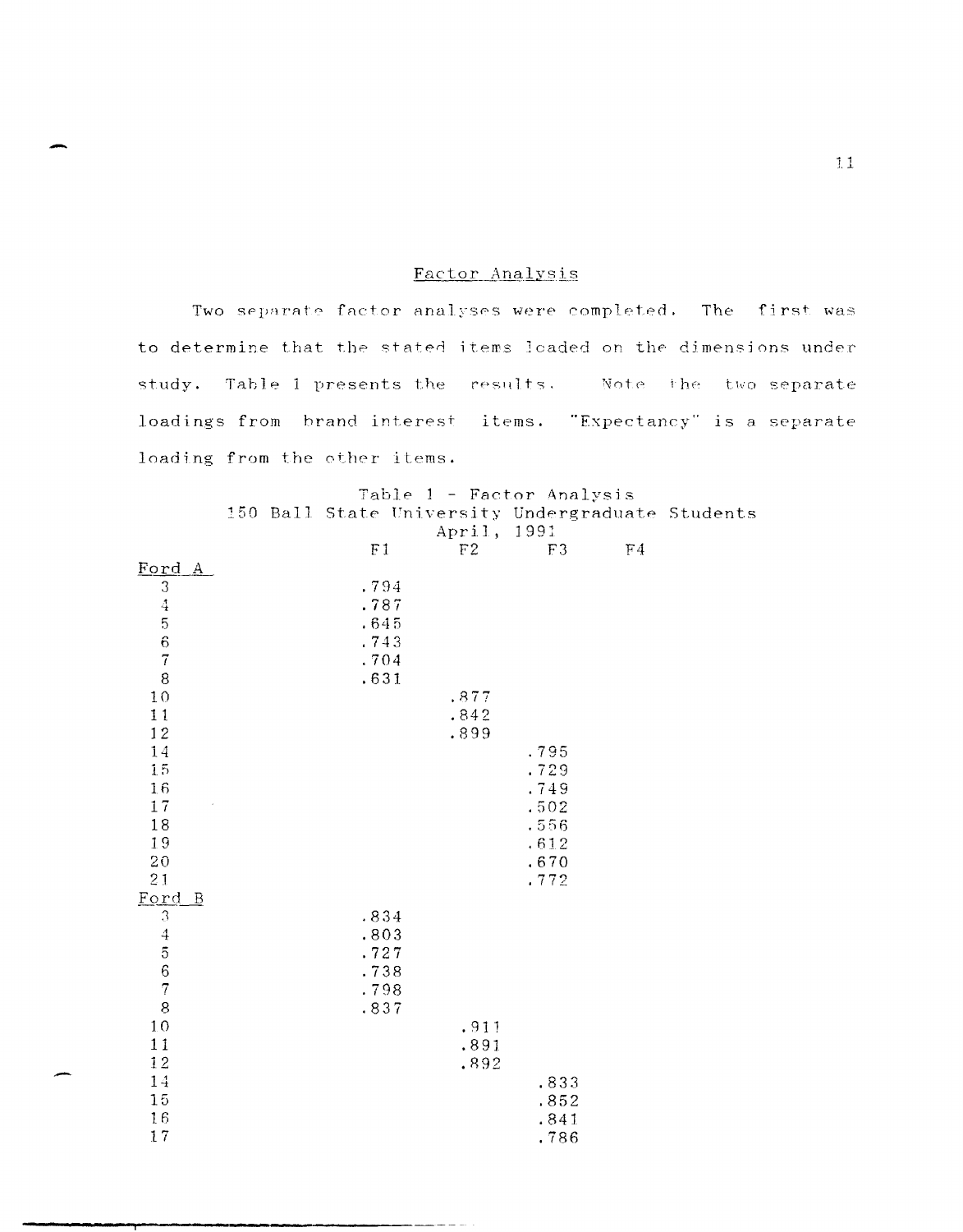| 18<br>19<br>20<br>21<br>Texaco A                                                                                                                                                      |                                              |                      | .626<br>.694<br>.851                                         |
|---------------------------------------------------------------------------------------------------------------------------------------------------------------------------------------|----------------------------------------------|----------------------|--------------------------------------------------------------|
| 3<br>$\ddot{4}$<br>5<br>$\sqrt{6}$<br>$\overline{7}$<br>8<br>10<br>11<br>12<br>14<br>15<br>16<br>17<br>18<br>1.9<br>20<br>21                                                          | .894<br>.914<br>.913<br>.878<br>.843<br>.873 | .873<br>.834<br>.920 | .858<br>.851<br>.866<br>.812<br>.758<br>.792<br>.768<br>.894 |
| <u>Texaco</u><br><u>B</u><br>3<br>$\boldsymbol{4}$<br>$\overline{5}$<br>$\boldsymbol{6}$<br>$\overline{7}$<br>8<br>10<br>11<br>12<br>$1\,4$<br>15<br>16<br>17<br>18<br>19<br>20<br>21 | .899<br>.927<br>.891<br>.875<br>.745<br>.869 | .941<br>.908<br>.938 | .893<br>.866<br>.917<br>.790<br>.772<br>.806<br>.824<br>.876 |

 $.713$ 

æ.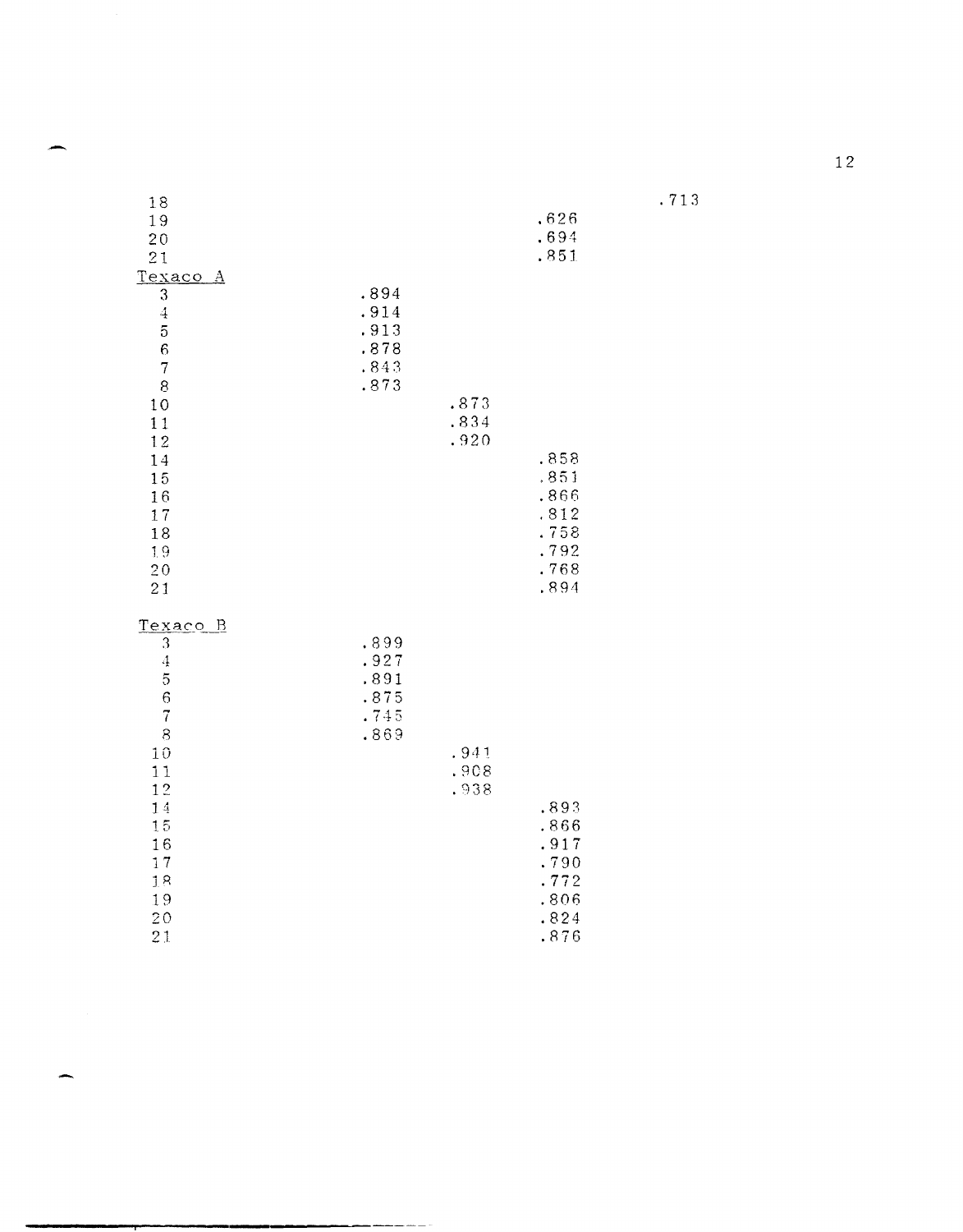Due to the above separate loading for brand interest plus the concern that the brand interest measures may load with ad attitude measures, a separate factor analysis was completed with all measured items (see Table 2).

|               | F <sub>1</sub> | F2   | F3   | F <sub>4</sub> |
|---------------|----------------|------|------|----------------|
| Ford A        |                |      |      |                |
| 3             | .852           |      |      |                |
|               | .822           |      |      |                |
| $\frac{4}{5}$ | .726           |      |      |                |
|               | .783           |      |      |                |
| $rac{7}{8}$   | .790           |      |      |                |
|               | .747           |      |      |                |
| 10            |                | .668 |      |                |
| 11            |                | .592 |      |                |
| 12            |                | .687 |      |                |
| 14            |                |      | .877 |                |
| 15            |                |      | .768 |                |
| 16            |                |      | .808 |                |
| 17            |                |      | .654 |                |
| 19            |                |      | .740 |                |
| 20            |                |      | .752 |                |
| 21            |                |      | .864 |                |

Table 2 - Factor Analysis for All Measured Items 150 Ball State University Undergraduate Students April, 1991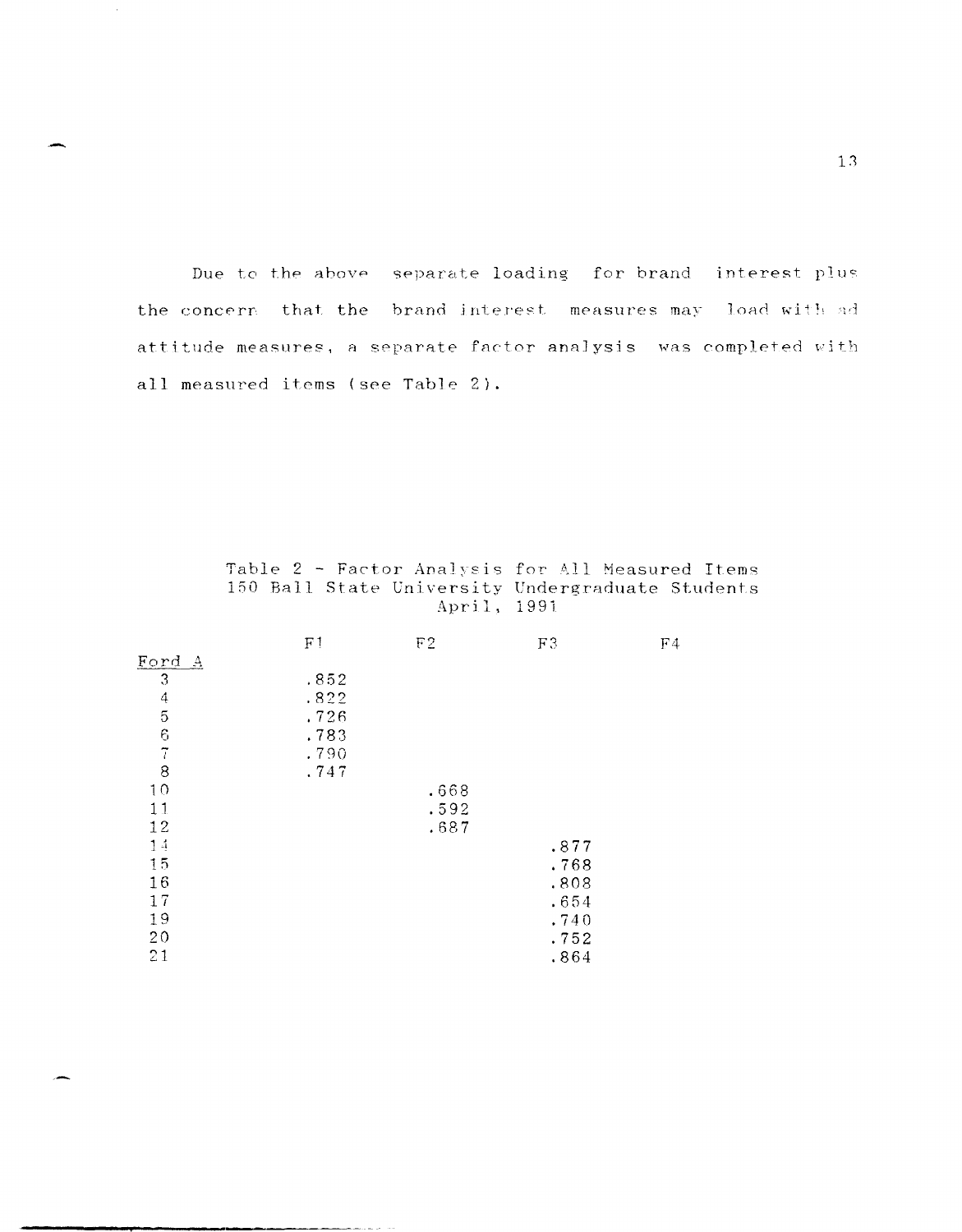| Ford B<br>34567<br>Ŗ<br>10                                                                                                               | .822<br>.815<br>.717<br>.600<br>.717<br>.748 | .895                 |                              |                              |
|------------------------------------------------------------------------------------------------------------------------------------------|----------------------------------------------|----------------------|------------------------------|------------------------------|
| $1\,1$<br>12                                                                                                                             |                                              | .863<br>.863         |                              |                              |
| 14<br>15<br>16<br>17<br>18                                                                                                               |                                              |                      | .701<br>.719<br>.657         | .595<br>.759<br>.719         |
| 19<br>$2\,0$<br>21                                                                                                                       |                                              |                      | .700                         | .664                         |
| Texaco A<br>$\mathfrak{Z}$<br>$\overline{4}$<br>$\frac{5}{7}$<br>8<br>10<br>11<br>12<br>14<br>15<br>16<br>$1\,7$<br>18<br>19<br>20<br>21 | .820<br>.775<br>.885<br>.767<br>.684<br>.829 | ,829<br>.818<br>.891 | .686<br>.627<br>.602<br>.545 | .804<br>.807<br>.671<br>.644 |

 $1\,4$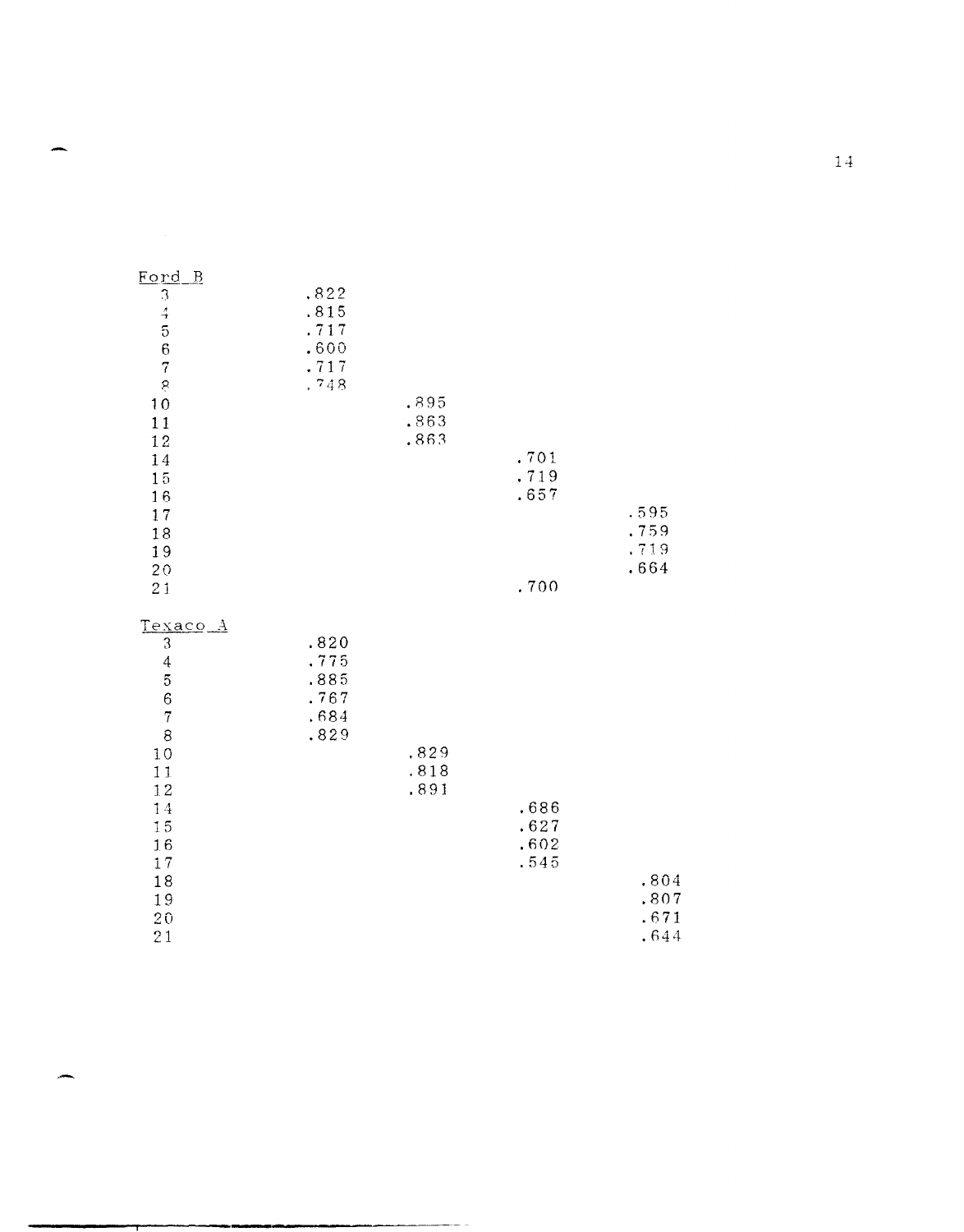| <u>Texaco B</u> |      |      |      |
|-----------------|------|------|------|
| 3               | .851 |      |      |
| $\overline{4}$  | .869 |      |      |
| $\overline{5}$  | .876 |      |      |
| 6               | .848 |      |      |
| 7               | .689 |      |      |
| 8               | .830 |      |      |
| 10              |      | .779 |      |
| 11              |      | .794 |      |
| 12              |      | .814 |      |
| 14              |      |      | .891 |
| 15              |      |      | .864 |
| 16              |      |      | .909 |
| 17              |      |      | .749 |
| 18              |      |      | .733 |
| 19              |      |      | .786 |
| 20              |      |      | .794 |
| 21              |      |      | .877 |

.-

15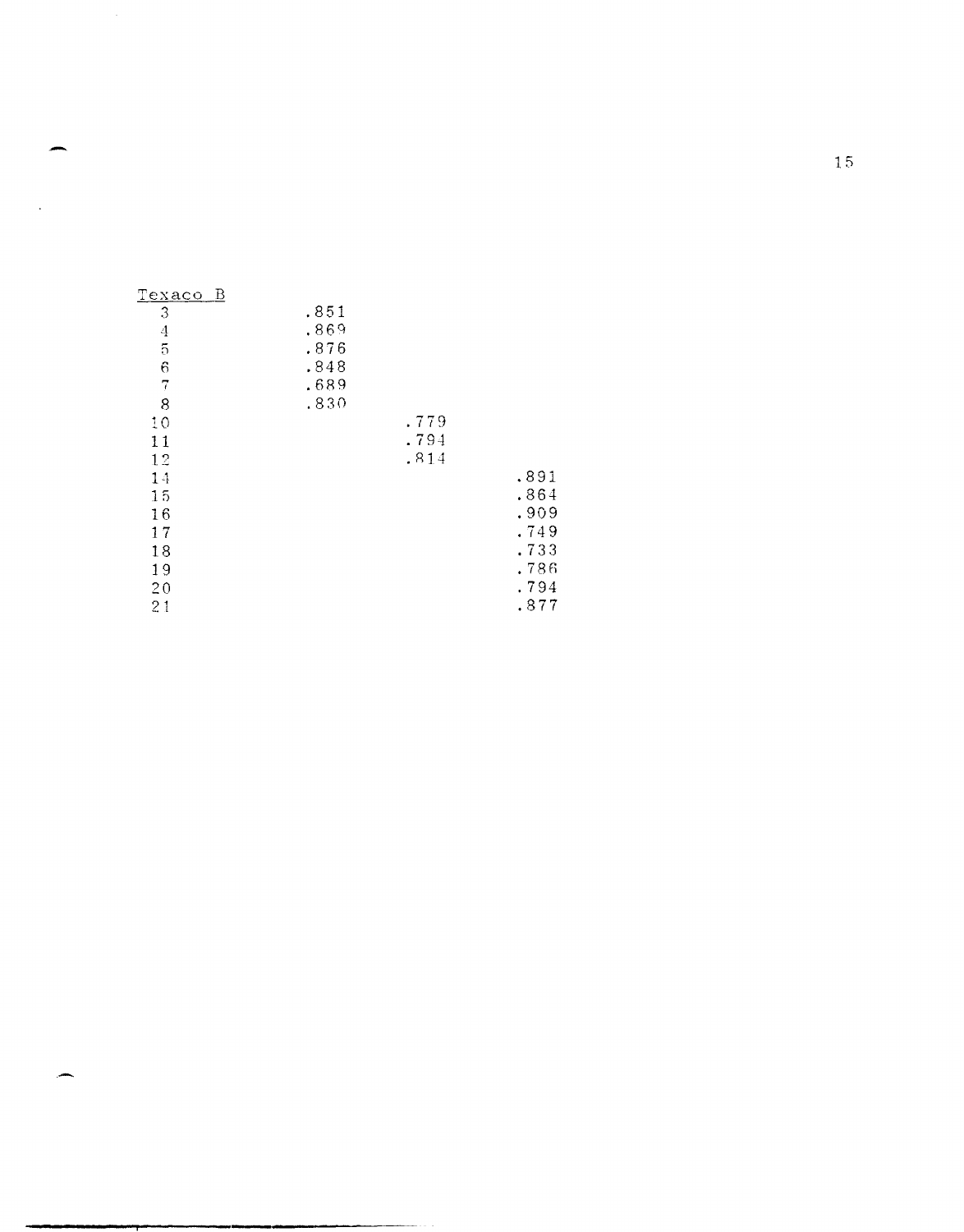# Reliability and Validity<br>Reliability and Validity Analysis (All 4 Ads)<br>150 Ball State University Undergraduate Students<br>April, 1991

| Items            | Subject        | <u>Alpha</u> | Item-to-Total        | Scale Mean |
|------------------|----------------|--------------|----------------------|------------|
| Ford A           |                |              |                      |            |
| 3                | Ad Attitude    |              | .853                 |            |
| $\ensuremath{4}$ |                |              | .834                 |            |
| $\sqrt{5}$       |                |              | .719                 |            |
| $\mathbf 6$      |                |              | .798                 |            |
| $\overline{7}$   |                |              | .784                 |            |
| 8                |                |              | .730                 |            |
| $\mathbf 9$      |                | .94          | .822                 | .793       |
| 10               | Brand Attitude |              | .782                 |            |
| 11               |                |              | .649                 |            |
| 12               |                |              | .803                 |            |
| 13               |                | .88          | .763                 | .740       |
| 14               | Brand Interest |              | .833                 |            |
| 15               |                |              | .784                 |            |
| 16               |                |              | .799                 |            |
| 17               |                |              |                      |            |
|                  |                |              | .616                 |            |
| 18               |                |              | .473                 |            |
| 19               |                |              | .721                 |            |
| 20               |                |              | .760                 |            |
| 21               |                | .91          | .834                 | .728       |
|                  |                |              |                      |            |
| Ford B           |                |              |                      |            |
| 3                | Ad Attitude    |              | .740                 |            |
| $\boldsymbol{4}$ |                |              | .697                 |            |
| $\mathbf 5$      |                |              | .629                 |            |
| $\boldsymbol{6}$ |                |              | .640                 |            |
| $\overline{7}$   |                |              | .705                 |            |
| 8                |                |              | .778                 |            |
| $\mathbf 9$      |                | .90          | .788                 | .711       |
| 10               | Brand Attitude |              | .845                 |            |
| 11               |                |              | .777                 |            |
| 12               |                |              | .780                 |            |
| 13               |                | .92          | .860                 | .816       |
| 14               | Brand Interest |              | .731                 |            |
| 15               |                |              | .755                 |            |
| 16               |                |              | .754                 |            |
| 17               |                |              | .698                 |            |
|                  |                |              |                      |            |
|                  |                |              |                      |            |
|                  |                |              |                      |            |
| 21               |                | .88          | .765                 | .738       |
| 18<br>19<br>20   |                |              | .460<br>.564<br>.614 |            |
|                  |                |              |                      |            |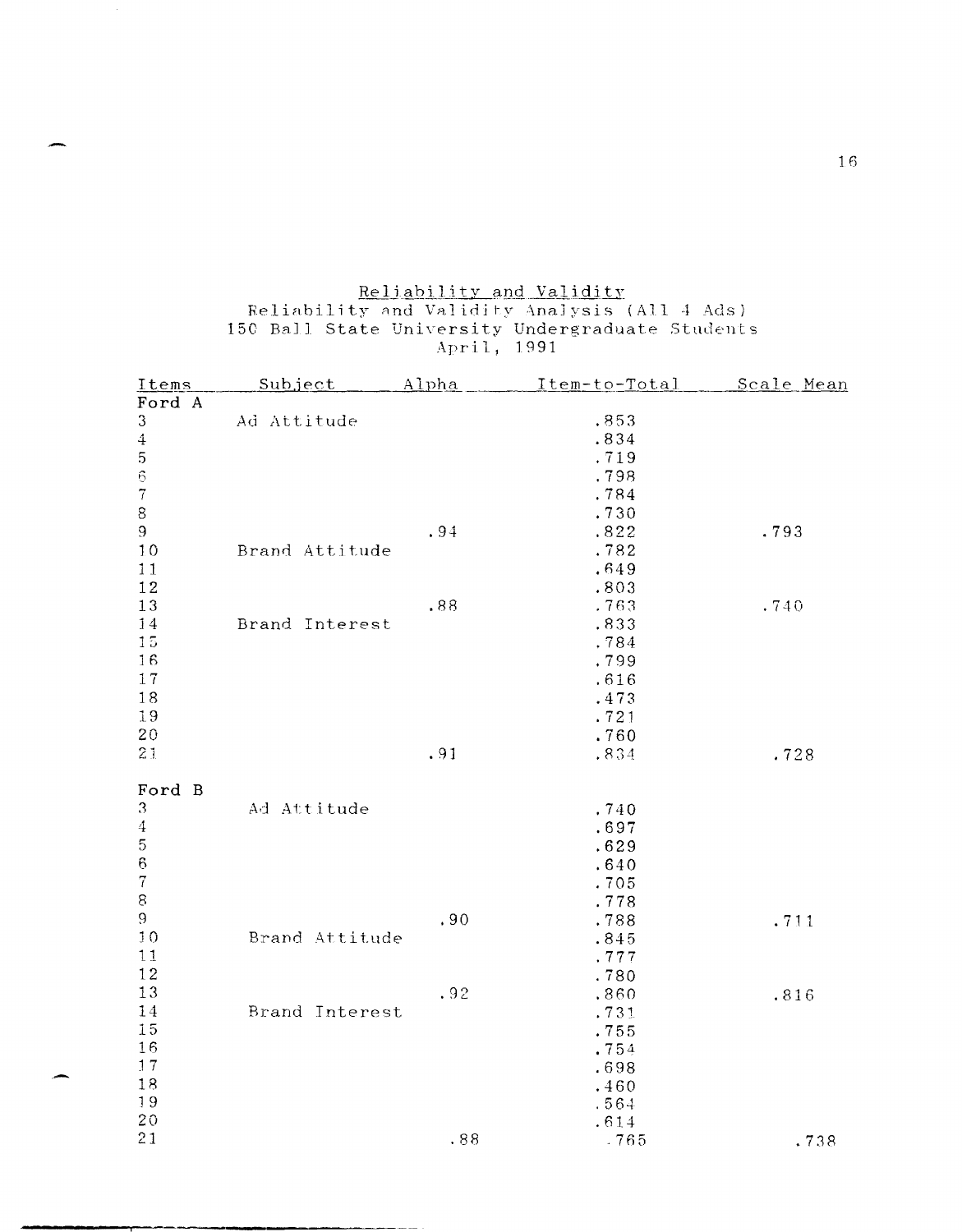| 3<br>Ad Attitude<br>.843<br>.869<br>$\overline{4}$<br>$\overline{5}$<br>.872<br>$\mathbf 6$<br>.833<br>$\overline{\tau}$<br>.792<br>.821<br>$8\,$<br>9<br>.95<br>.883<br>.845<br>10<br>Brand Attitude<br>.768<br>11<br>.667<br>12<br>.860<br>13<br>.91<br>.880<br>.794<br>14<br>Brand Interest<br>.800<br>15<br>.793<br>16<br>.813<br>17<br>.745<br>18<br>.698<br>19<br>.739<br>20<br>.699<br>21<br>.93<br>.855<br>.768<br>Texaco B<br>3<br>Ad Attitude<br>.844<br>$\boldsymbol{4}$<br>.880<br>5<br>.855<br>$\epsilon$<br>.837<br>$\overline{7}$<br>.642<br>$\bf 8$<br>.818<br>$\mathbf 9$<br>.94<br>.855<br>.819<br>10<br>Brand Attitude<br>.880<br>11<br>.801<br>12<br>.903<br>13<br>.94<br>.893<br>.869<br>14<br>Brand Interest<br>.847<br>1.5<br>.818<br>16<br>.878<br>17<br>.730<br>18<br>.709<br>19<br>.753<br>$2\,0$<br>.776<br>21<br>.94<br>.833<br>.793 | Texaco A |  |  |
|------------------------------------------------------------------------------------------------------------------------------------------------------------------------------------------------------------------------------------------------------------------------------------------------------------------------------------------------------------------------------------------------------------------------------------------------------------------------------------------------------------------------------------------------------------------------------------------------------------------------------------------------------------------------------------------------------------------------------------------------------------------------------------------------------------------------------------------------------------------|----------|--|--|
|                                                                                                                                                                                                                                                                                                                                                                                                                                                                                                                                                                                                                                                                                                                                                                                                                                                                  |          |  |  |
|                                                                                                                                                                                                                                                                                                                                                                                                                                                                                                                                                                                                                                                                                                                                                                                                                                                                  |          |  |  |
|                                                                                                                                                                                                                                                                                                                                                                                                                                                                                                                                                                                                                                                                                                                                                                                                                                                                  |          |  |  |
|                                                                                                                                                                                                                                                                                                                                                                                                                                                                                                                                                                                                                                                                                                                                                                                                                                                                  |          |  |  |
|                                                                                                                                                                                                                                                                                                                                                                                                                                                                                                                                                                                                                                                                                                                                                                                                                                                                  |          |  |  |
|                                                                                                                                                                                                                                                                                                                                                                                                                                                                                                                                                                                                                                                                                                                                                                                                                                                                  |          |  |  |
|                                                                                                                                                                                                                                                                                                                                                                                                                                                                                                                                                                                                                                                                                                                                                                                                                                                                  |          |  |  |
|                                                                                                                                                                                                                                                                                                                                                                                                                                                                                                                                                                                                                                                                                                                                                                                                                                                                  |          |  |  |
|                                                                                                                                                                                                                                                                                                                                                                                                                                                                                                                                                                                                                                                                                                                                                                                                                                                                  |          |  |  |
|                                                                                                                                                                                                                                                                                                                                                                                                                                                                                                                                                                                                                                                                                                                                                                                                                                                                  |          |  |  |
|                                                                                                                                                                                                                                                                                                                                                                                                                                                                                                                                                                                                                                                                                                                                                                                                                                                                  |          |  |  |
|                                                                                                                                                                                                                                                                                                                                                                                                                                                                                                                                                                                                                                                                                                                                                                                                                                                                  |          |  |  |
|                                                                                                                                                                                                                                                                                                                                                                                                                                                                                                                                                                                                                                                                                                                                                                                                                                                                  |          |  |  |
|                                                                                                                                                                                                                                                                                                                                                                                                                                                                                                                                                                                                                                                                                                                                                                                                                                                                  |          |  |  |
|                                                                                                                                                                                                                                                                                                                                                                                                                                                                                                                                                                                                                                                                                                                                                                                                                                                                  |          |  |  |
|                                                                                                                                                                                                                                                                                                                                                                                                                                                                                                                                                                                                                                                                                                                                                                                                                                                                  |          |  |  |
|                                                                                                                                                                                                                                                                                                                                                                                                                                                                                                                                                                                                                                                                                                                                                                                                                                                                  |          |  |  |
|                                                                                                                                                                                                                                                                                                                                                                                                                                                                                                                                                                                                                                                                                                                                                                                                                                                                  |          |  |  |
|                                                                                                                                                                                                                                                                                                                                                                                                                                                                                                                                                                                                                                                                                                                                                                                                                                                                  |          |  |  |
|                                                                                                                                                                                                                                                                                                                                                                                                                                                                                                                                                                                                                                                                                                                                                                                                                                                                  |          |  |  |
|                                                                                                                                                                                                                                                                                                                                                                                                                                                                                                                                                                                                                                                                                                                                                                                                                                                                  |          |  |  |
|                                                                                                                                                                                                                                                                                                                                                                                                                                                                                                                                                                                                                                                                                                                                                                                                                                                                  |          |  |  |
|                                                                                                                                                                                                                                                                                                                                                                                                                                                                                                                                                                                                                                                                                                                                                                                                                                                                  |          |  |  |
|                                                                                                                                                                                                                                                                                                                                                                                                                                                                                                                                                                                                                                                                                                                                                                                                                                                                  |          |  |  |
|                                                                                                                                                                                                                                                                                                                                                                                                                                                                                                                                                                                                                                                                                                                                                                                                                                                                  |          |  |  |
|                                                                                                                                                                                                                                                                                                                                                                                                                                                                                                                                                                                                                                                                                                                                                                                                                                                                  |          |  |  |
|                                                                                                                                                                                                                                                                                                                                                                                                                                                                                                                                                                                                                                                                                                                                                                                                                                                                  |          |  |  |
|                                                                                                                                                                                                                                                                                                                                                                                                                                                                                                                                                                                                                                                                                                                                                                                                                                                                  |          |  |  |
|                                                                                                                                                                                                                                                                                                                                                                                                                                                                                                                                                                                                                                                                                                                                                                                                                                                                  |          |  |  |
|                                                                                                                                                                                                                                                                                                                                                                                                                                                                                                                                                                                                                                                                                                                                                                                                                                                                  |          |  |  |
|                                                                                                                                                                                                                                                                                                                                                                                                                                                                                                                                                                                                                                                                                                                                                                                                                                                                  |          |  |  |
|                                                                                                                                                                                                                                                                                                                                                                                                                                                                                                                                                                                                                                                                                                                                                                                                                                                                  |          |  |  |
|                                                                                                                                                                                                                                                                                                                                                                                                                                                                                                                                                                                                                                                                                                                                                                                                                                                                  |          |  |  |
|                                                                                                                                                                                                                                                                                                                                                                                                                                                                                                                                                                                                                                                                                                                                                                                                                                                                  |          |  |  |
|                                                                                                                                                                                                                                                                                                                                                                                                                                                                                                                                                                                                                                                                                                                                                                                                                                                                  |          |  |  |
|                                                                                                                                                                                                                                                                                                                                                                                                                                                                                                                                                                                                                                                                                                                                                                                                                                                                  |          |  |  |
|                                                                                                                                                                                                                                                                                                                                                                                                                                                                                                                                                                                                                                                                                                                                                                                                                                                                  |          |  |  |
|                                                                                                                                                                                                                                                                                                                                                                                                                                                                                                                                                                                                                                                                                                                                                                                                                                                                  |          |  |  |
|                                                                                                                                                                                                                                                                                                                                                                                                                                                                                                                                                                                                                                                                                                                                                                                                                                                                  |          |  |  |

 $1.7\,$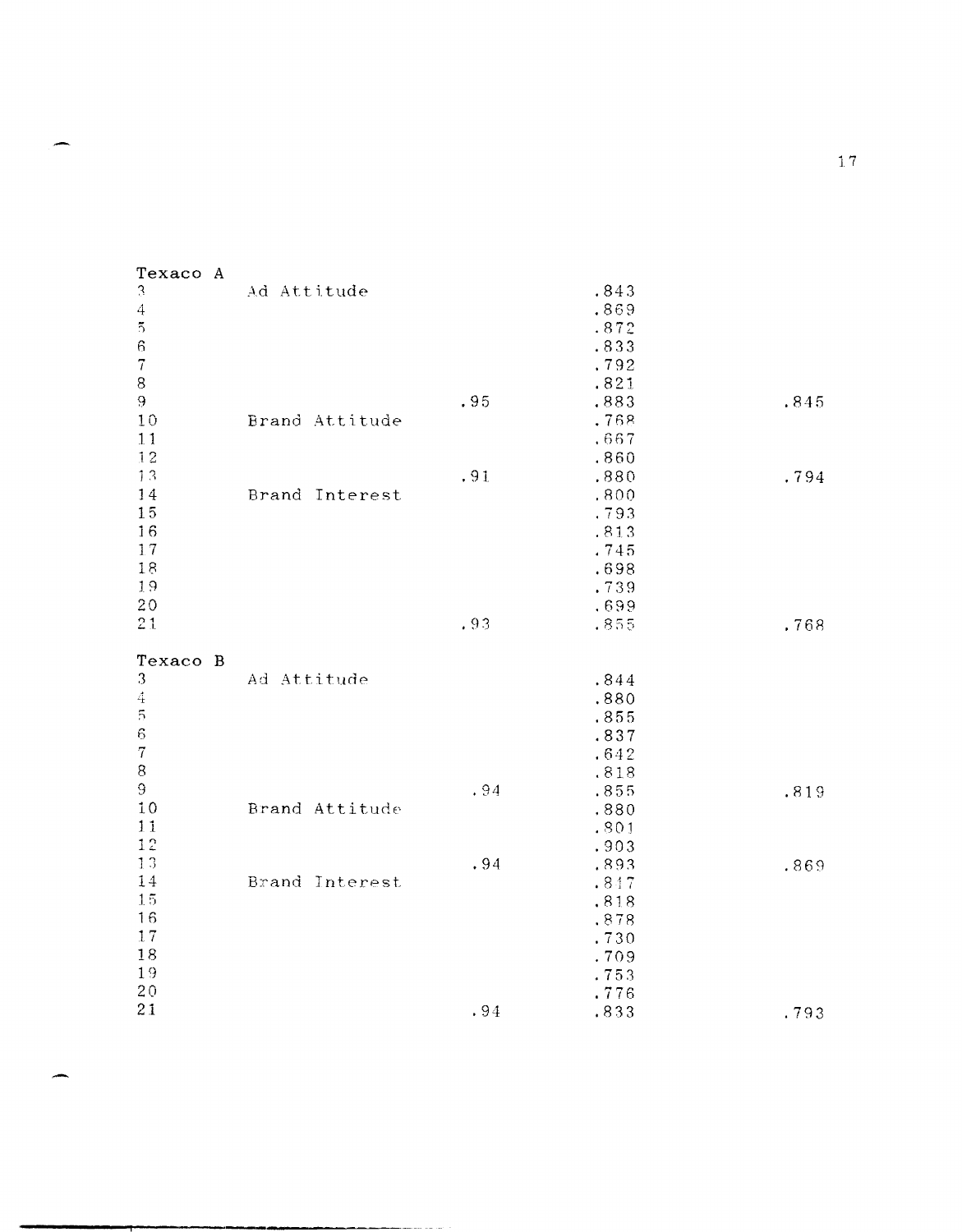# Frequencies

# Brand and Ad Familiarity (All Four Ads)<br>150 Ball State University Undergraduates April, 1991

| Familiarity      | <u>Agreement</u> |     |       |
|------------------|------------------|-----|-------|
| Statement        | Yes              | No. | Total |
| Ford A           |                  |     |       |
| Familiar w/brand | 99.              |     | 100   |
| Familiar w/ad    | 54               | 46  | 100   |
| Ford B           |                  |     |       |
| Familiar w/brand | 98               | 2   | 100   |
| Familiar w/ad    | 27               | 73  | 100   |
| Texaco A         |                  |     |       |
| Familiar w/brand | 98               | 2   | 100   |
| Familiar w/ad    | 13               | 87  | 100   |
| Texaco B         |                  |     |       |
| Familiar w/brand | 97               | 3   | 100   |
| Familiar w/ad    | 9                | 91  | 100   |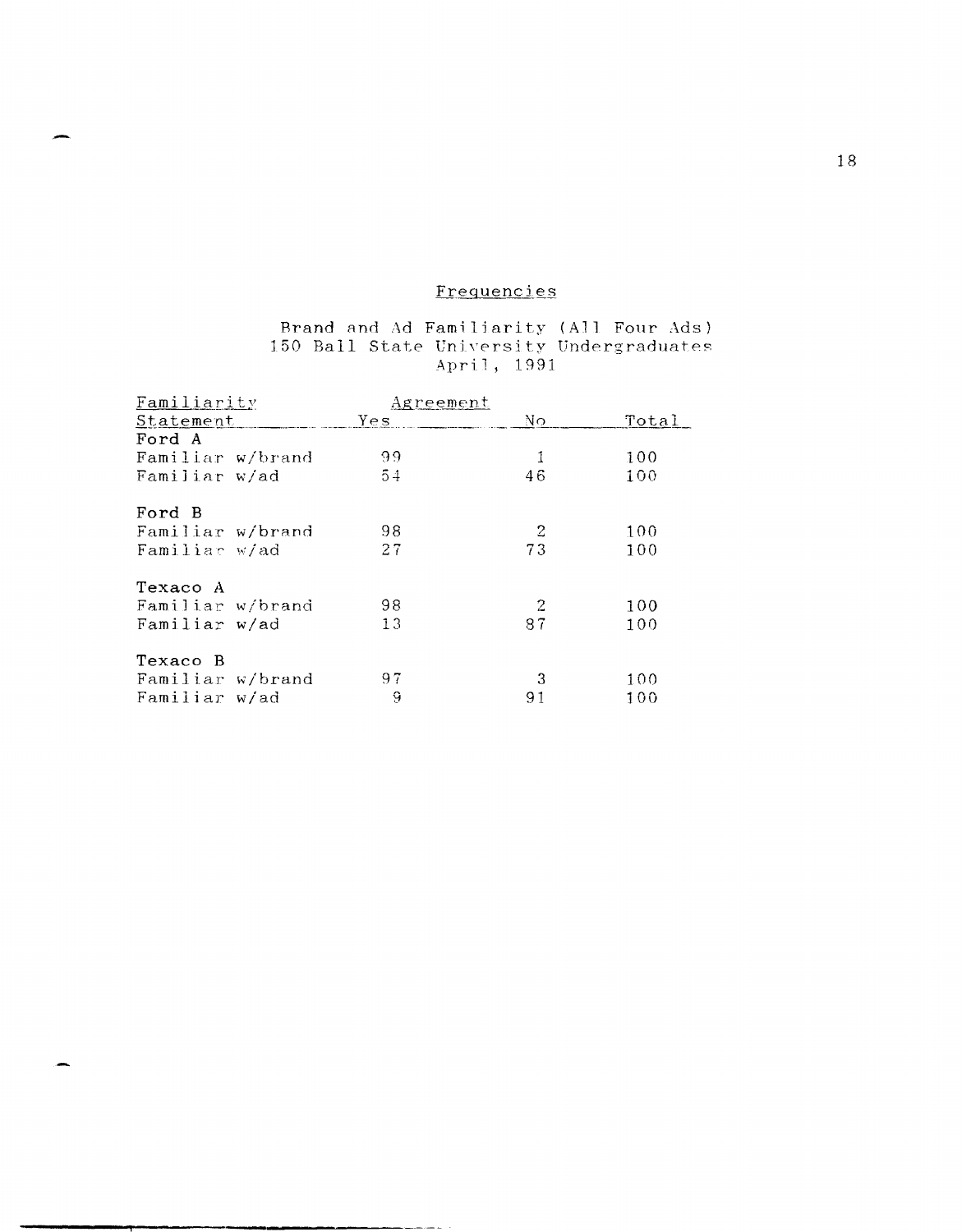|                |                      | April       | 1991    |       |      |           |
|----------------|----------------------|-------------|---------|-------|------|-----------|
|                | $1 - 2$              | $3 - 4 - 5$ | $6 - 7$ | Total | Mean | Ave. Mean |
| Visual Effects |                      |             |         |       |      |           |
| bad/good       | $\mathfrak{Z}$       | 42          | 55      | 100   | 5.51 |           |
| dislike/like   | 3                    | 47          | 50      | 100   | 5.33 |           |
| boring/int.    | 4                    | 44          | 52      | 100   | 5.30 | 5.38      |
| Quality        |                      |             |         |       |      |           |
| bad/good       | $\overline{4}$       | 38          | 58      | 100   | 5.46 |           |
| dislike/like   | 5                    | 44          | 51      | 100   | 5.30 |           |
| boring/int     | 6                    | 17          | 47      | 100   | 5.17 | 5.31      |
| Originality    |                      |             |         |       |      |           |
| bad/good       | $\boldsymbol{2}$     | 42          | $5\,6$  | 100   | 5.46 |           |
| dislike/like   | 3                    | 46          | 51      | 100   | 5,32 |           |
| boring/int     | 5                    | 50          | 44      | 100   | 5.15 | 5.31      |
| Dialogue       |                      |             |         |       |      |           |
| bad/good       | 3                    | 41          | 56      | 100   | 5.43 |           |
| dislike/like   | 3                    | 48          | 49      | 100   | 5.26 |           |
| boring/int     | 9                    | 46          | 45      | 100   | 5,08 | 5.26      |
| Characters     |                      |             |         |       |      |           |
| bad/good       | 3                    | 56          | 41      | 100   | 5.12 |           |
| dislike/like   | $\overline{c}$       | 57          | 41      | 100   | 5.10 |           |
| boring/int     | 3                    | 58          | 39      | 100   | 5.02 | 5.08      |
| Music          |                      |             |         |       |      |           |
| bad/good       | $\boldsymbol{\beta}$ | 61          | 36      | 100   | 5.09 |           |
| dislike/like   | 3                    | 57          | 40      | 100   | 5.06 |           |
| boring/int     | $\overline{5}$       | 61          | 34      | 100   | 4,81 | 4.99      |
| Global Measure |                      |             |         |       |      |           |
| worst/best     | 6                    | 62          | 32      | 100   | 4,84 | 4.84      |

Ad Attitude - Ford A 150 Ball State University Undergraduates

 $\alpha$ 

\*\*\* a rating of 1 is the most negative response and a rating of 7 is the most positive response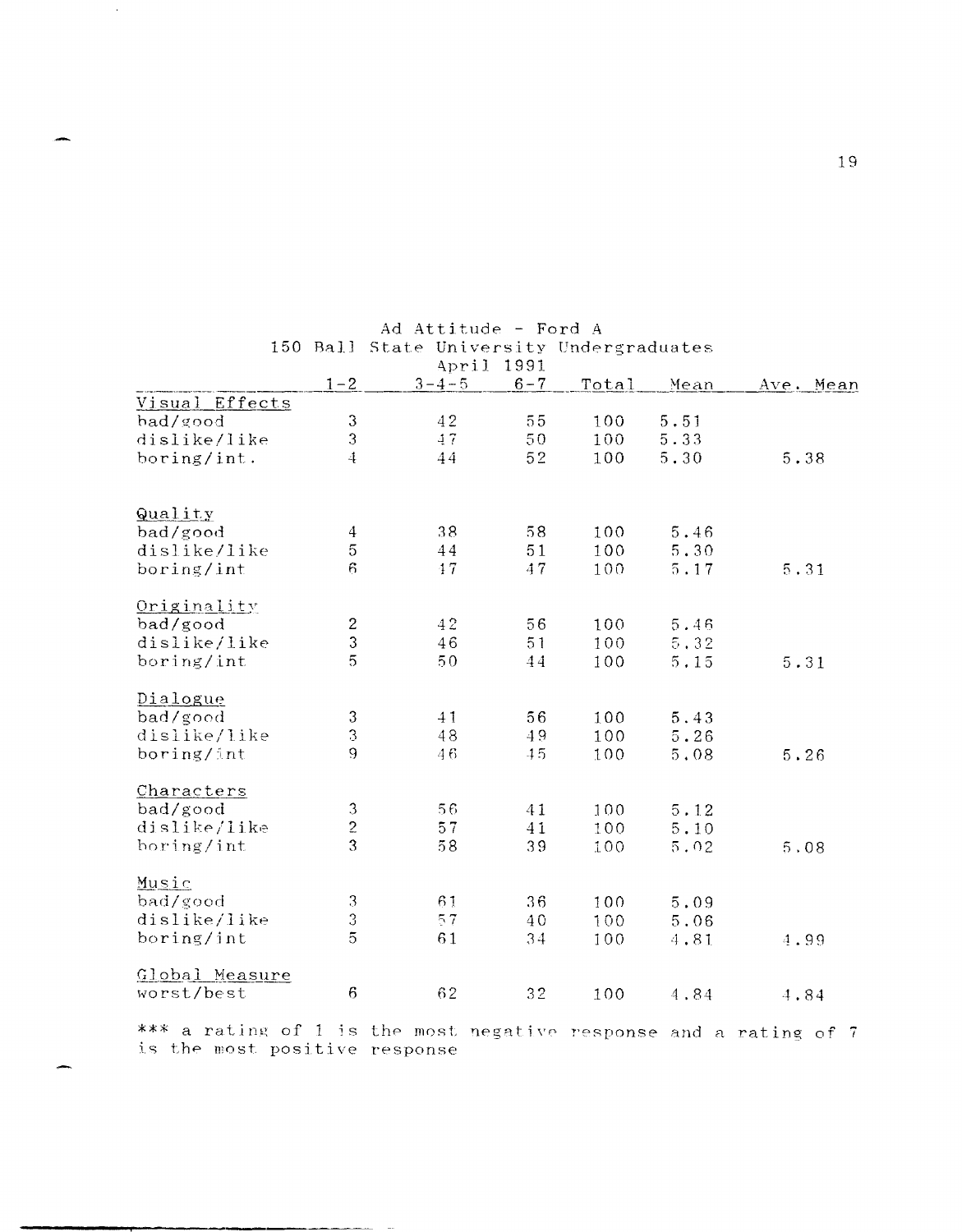|                | $1 - 2$              | $3 - 4 - 5$ | $6 - 7$ | Total | Mean | Ave.Mean |
|----------------|----------------------|-------------|---------|-------|------|----------|
| Originality    |                      |             |         |       |      |          |
| bad/good       | 1                    | 13          | 86      | 100   | 6.21 |          |
| dislike/like   | $\frac{2}{2}$        | 20          | 78      | 100   | 6.03 |          |
| boring/int     |                      | 19          | 79      | 100   | 6.01 | 6.08     |
|                |                      |             |         |       |      |          |
| Characters     |                      | 22          | 78      |       |      |          |
| bad/good       |                      |             |         | 100   | 6.12 |          |
| dislike/like   |                      | 24          | 76      | 100   | 6.09 |          |
| boring/int     |                      | 24          | 76      | 100   | 6.01 | 6.07     |
| Visual Effects |                      |             |         |       |      |          |
| bad/good       | $\mathbf{1}$         | 22          | 77      | 100   | 6.11 |          |
| dislike/like   | $\mathbf{1}$         | 23          | 76      | 100   | 6.07 |          |
| boring/int     | $\mathbf{1}$         | 24          | 75      | 100   | 5.99 | 6.06     |
|                |                      |             |         |       |      |          |
| Quality        |                      |             |         |       |      |          |
| bad/good       | J                    | 21          | 77      | 100   | 5.89 |          |
| dislike/like   | $\mathbf{1}$         | 21          | 77      | 100   | 6.00 |          |
| boring/int     | $\ddot{\phantom{1}}$ | 23          | 76      | 100   | 5.95 | 5.95     |
| Music          |                      |             |         |       |      |          |
| bad/good       | 1                    | 24          | 75      | 100   | 6.01 |          |
| dislike/like   | $\overline{c}$       | 26          | 72      | 100   | 5.80 |          |
| boring/int     | $\mathbf{1}$         | 31          | 68      | 100   | 5.77 | 5.86     |
|                |                      |             |         |       |      |          |
| Dialogue       |                      |             |         |       |      |          |
| bad/good       | $\mathbf{1}$         | 40          | 59      | 100   | 5.64 |          |
| dislike/like   | $\mathbf{1}$         | 45          | 54      | 100   | 5.54 |          |
| boring/int     | $\mathbf{1}$         | 43          | 56      | 100   | 5.56 | 5.58     |
| Global Measure |                      |             |         |       |      |          |
| worst/best     | $\overline{2}$       | 41          | 57      | 100   | 5.44 | 5.44     |
|                |                      |             |         |       |      |          |

# Ad Attitude -- Ford B 150 Ball State University Undergraduates April, 1991

\*\*\* a rating of  $1$  is the most negative response and a rating of 7 is the most positive response.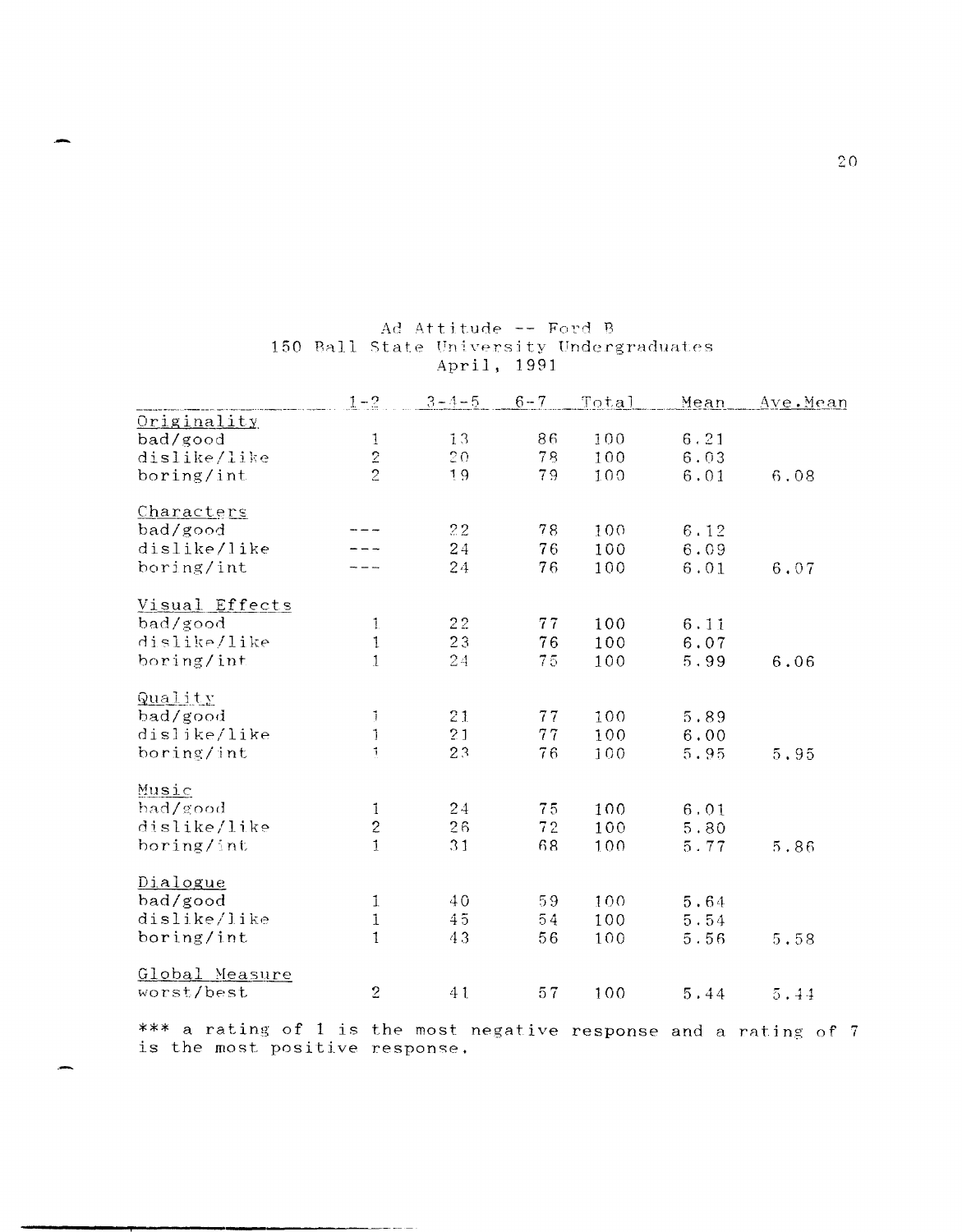|                                                                    | Ave. Mean |
|--------------------------------------------------------------------|-----------|
| Visual Effects                                                     |           |
| $\boldsymbol{7}$<br>43<br>100<br>50<br>5.05<br>bad/good            |           |
| $\overline{7}$<br>54<br>39<br>100<br>4.91<br>dislike/like          |           |
| 55<br>8<br>37<br>100<br>4.84<br>4.93<br>boring/int                 |           |
|                                                                    |           |
| Music                                                              |           |
| bad/good<br>14<br>45<br>100<br>41<br>4.83                          |           |
| 16<br>44<br>100<br>4.66<br>dislike/like<br>40                      |           |
| $5\,5$<br>8<br>100<br>4.84<br>4.78<br>boring/int<br>$\overline{4}$ |           |
|                                                                    |           |
| Quality                                                            |           |
| 40<br>36<br>100<br>bad/good<br>$\overline{4}$<br>4.91              |           |
| 9<br>61<br>dislike/like<br>30<br>100<br>4.61                       |           |
| 62<br>11<br>27<br>100<br>4.51<br>4.68<br>boring/int                |           |
|                                                                    |           |
| Characters                                                         |           |
| 9<br>62<br>29<br>100<br>bad/good<br>4.52                           |           |
| 66<br>10<br>24<br>dislike/like<br>100<br>4.47                      |           |
| 64<br>22<br>boring/int<br>1.4<br>100<br>4.34<br>4.44               |           |
|                                                                    |           |
| Originality                                                        |           |
| 11<br>61<br>28<br>bad/good<br>100<br>4.49                          |           |
| 11<br>63<br>dislike/like<br>26<br>100<br>4.48                      |           |
| 15<br>58<br>27<br>boring/int<br>100<br>4.31<br>4.43                |           |
|                                                                    |           |
| Dialogue                                                           |           |
| 13<br>60<br>bad/good<br>27<br>100<br>4.37                          |           |
| 13<br>62<br>25<br>dislike/like<br>100<br>4.39                      |           |
| 63<br>14<br>24<br>boring/int<br>100<br>4.27<br>4.34                |           |
|                                                                    |           |
| Global Measure                                                     |           |
| 13<br>62<br>worst/best<br>25<br>100<br>4.34<br>4.34                |           |
|                                                                    |           |
| *** a rating of 1 is the most negative and a rating<br>of $7$      | is the    |
| most positive                                                      |           |

**,.** 

# Ad Attitude - Texaco A 150 Ball State Undergraduate Students April, 1991

**21**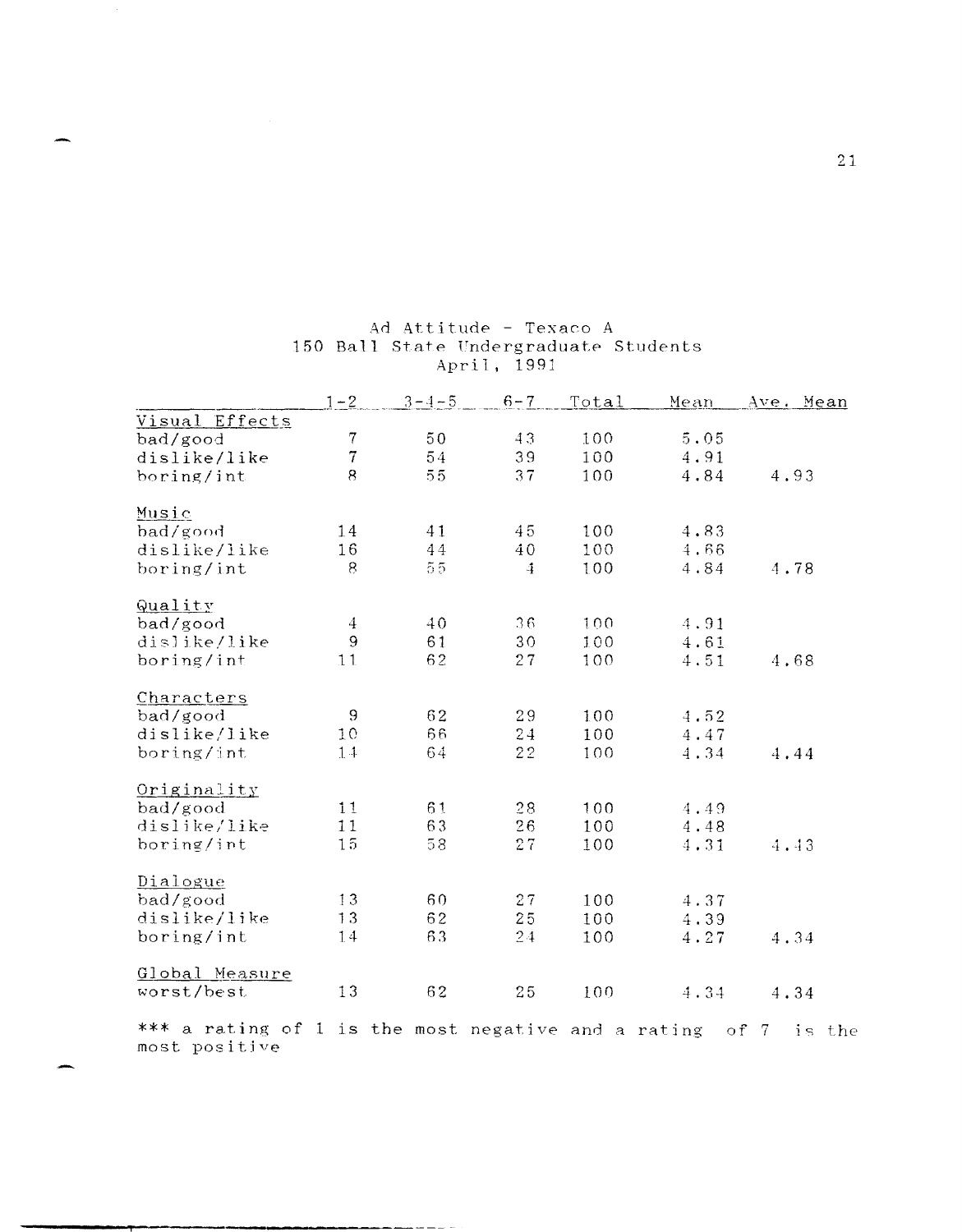|                | $1 - 2$          | $3 - 4 - 5$ | $6 - 7$ | Total | Mean       | Ave. Mean |
|----------------|------------------|-------------|---------|-------|------------|-----------|
| Quality        |                  |             |         |       |            |           |
| bad/good       | 3                | 39          | 58      | 100   | $5\,.\,31$ |           |
| dislike/like   | $\overline{4}$   | 40          | 56      | 100   | 5.40       |           |
| boring/int     | $\overline{4}$   | 37          | 59      | 100   | 5.49       | 5.40      |
| Originality    |                  |             |         |       |            |           |
| bad/good       | 5                | 34          | 61      | 100   | 5.42       |           |
| dislike/like   | $\overline{5}$   | 39          | 56      | 100   | 5.32       |           |
| boring/int     | $\ddot{4}$       | 37          | 60      | 100   | 5.43       | 5.39      |
| Music          |                  |             |         |       |            |           |
| bad/good       | 4                | 38          | 58      | 100   | 5.33       |           |
| dislike/like   | $\overline{4}$   | 39          | 57      | 100   | 5.30       |           |
| boring/int     | 5                | 40          | 55      | 100   | 5.22       | 5.28      |
| Visual Effects |                  |             |         |       |            |           |
| bad/good       | 3                | 46          | 50      | 100   | 5.32       |           |
| dislike/like   | 3                | 51          | 46      | 100   | 5.19       |           |
| boring/int     | 5                | 51          | 44      | 100   | 5.14       | 5.22      |
| Characters     |                  |             |         |       |            |           |
| bad/good       | 10               | 35          | 55      | 100   | 5.20       |           |
| dislike/like   | 10               | 38          | 52      | 100   | 5.19       |           |
| boring/int     | $\boldsymbol{6}$ | 43          | 51      | 100   | 5.25       | 5.21      |
| Global Measure |                  |             |         |       |            |           |
| worst/best     | 7                | 47          | 46      | 100   | 5.22       | 5.22      |
| Dialogue       |                  |             |         |       |            |           |
| bad/good       | 11               | 43          | 56      | 100   | 4.90       |           |
| dislike/like   | 11               | 45          | 44      | 100   | 4.95       |           |
| horing/int     | 10               | 44          | 46      | 100   | 4.95       | 4.93      |

# Ad Attitude -- Texaco B 150 Ball State University Undergraduate Students<br>April, 1991

\*\*\* a 1 is the most negative rating and a 7 is the most positive rating.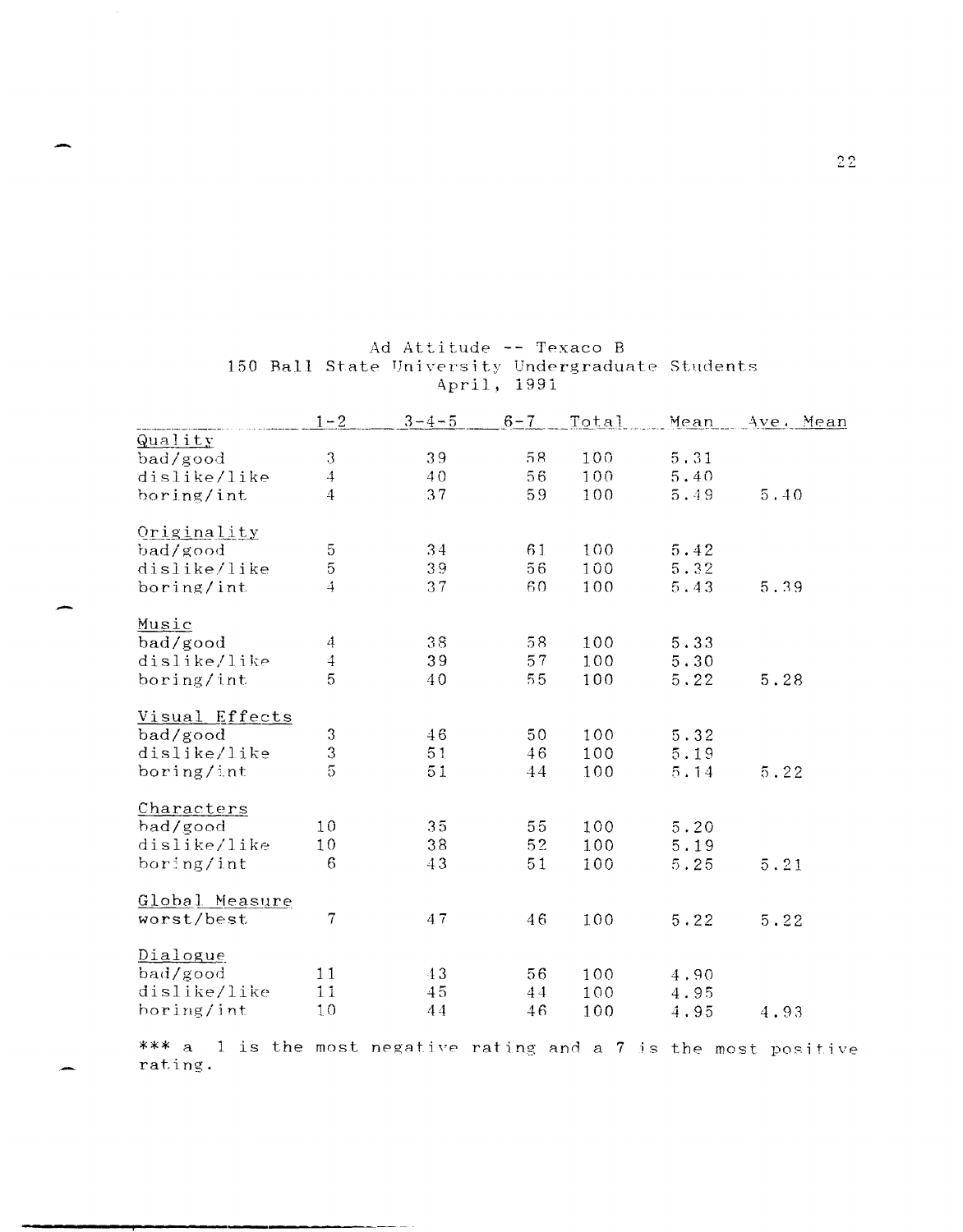| 150 Ball State Undergraduates Students<br>April, 1991 |                  |             |              |            |      |           |  |  |  |  |
|-------------------------------------------------------|------------------|-------------|--------------|------------|------|-----------|--|--|--|--|
|                                                       | $1 - 2$          | $3 - 4 - 5$ | $6 - 7$      | Total      | Mean | Ave. Mean |  |  |  |  |
| Ford A                                                |                  |             |              |            |      |           |  |  |  |  |
| Quality<br>poor/excellent                             | 9                | 58          | 33           | 100        | 4.67 |           |  |  |  |  |
| unfav/fav                                             | 8                | 56          | 36           | 100        | 4.75 |           |  |  |  |  |
| bad/good                                              | 3                | 63          | 36           | 100        | 4.83 | 4.75      |  |  |  |  |
|                                                       |                  |             |              |            |      |           |  |  |  |  |
| Global Measure                                        |                  |             |              |            |      |           |  |  |  |  |
| poor/excellent                                        | 15               | 61          | 24           | 100        | 4.26 |           |  |  |  |  |
| unfav/fav                                             | 7                | 62          | 31           | 100        | 4.70 |           |  |  |  |  |
| bad/good                                              | $\mathbf{8}$     | 62          | 30           | 100        | 4.66 | 4.54      |  |  |  |  |
|                                                       |                  |             |              |            |      |           |  |  |  |  |
| Cost-Benefit Ratio                                    |                  |             |              |            |      |           |  |  |  |  |
| poor/excellent                                        | 8                | 74          | 18           | 100        | 4,29 |           |  |  |  |  |
| unfav/fav                                             | 5                | 77          | 18           | 100        | 4.45 |           |  |  |  |  |
| bad/good                                              | 5                | 80          | 15           | 100        | 4.46 | 4.40      |  |  |  |  |
|                                                       |                  |             |              |            |      |           |  |  |  |  |
| Rating vs. Competition                                |                  |             |              |            |      |           |  |  |  |  |
| poor/excellent                                        | 13               | 69          | 18           | 100        | 4.20 |           |  |  |  |  |
| unfav/fav                                             | ģ                | 67<br>72    | 24           | 100<br>100 | 4.47 |           |  |  |  |  |
| bad/good                                              |                  |             | 21           |            | 4.48 | 4.38      |  |  |  |  |
| Ford B                                                |                  |             |              |            |      |           |  |  |  |  |
| Quality                                               |                  |             |              |            |      |           |  |  |  |  |
| poor/excellent                                        | 7                | 59          | 34           | 100        | 4.64 |           |  |  |  |  |
| unfav/fav                                             | $\ddot{4}$       | 62          | 34           | 100        | 4.96 |           |  |  |  |  |
| bad/good                                              | $\overline{4}$   | 60          | 36           | 100        | 1.96 | 4,85      |  |  |  |  |
|                                                       |                  |             |              |            |      |           |  |  |  |  |
| Global Measure                                        |                  |             |              |            |      |           |  |  |  |  |
| poor/excellent                                        | 12               | 64          | 24           | 100        | 4.35 |           |  |  |  |  |
| unfav/fav                                             | 6                | 60          | 34           | 100        | 4.79 |           |  |  |  |  |
| bad/good                                              | $\epsilon$       | 61          | 33           | 100        | 4.86 | 4.67      |  |  |  |  |
|                                                       |                  |             |              |            |      |           |  |  |  |  |
| Rating vs. Competition                                |                  | 71          |              |            |      |           |  |  |  |  |
| poor/excellent<br>unfav/fav                           | 8<br>$\mathbf 5$ | 65          | 21           | 100        | 4.35 |           |  |  |  |  |
| bad/good                                              | 5                | 67          | $3\,0$<br>28 | 100<br>100 | 4.68 | 4.57      |  |  |  |  |
|                                                       |                  |             |              |            | 4.69 |           |  |  |  |  |
| Cost-Benefit Ratio                                    |                  |             |              |            |      |           |  |  |  |  |
| poor/excellent                                        | 10               | 76          | 14           | 100        | 4.26 |           |  |  |  |  |
| unfav/fav                                             | 5                | 75          | 20           | 100        | 4.67 |           |  |  |  |  |
| bad/good                                              | $\overline{4}$   | 74          | 20           | 100        | 4.66 | 4.53      |  |  |  |  |
|                                                       |                  |             |              |            |      |           |  |  |  |  |

Brand Attitude (All Four Ads)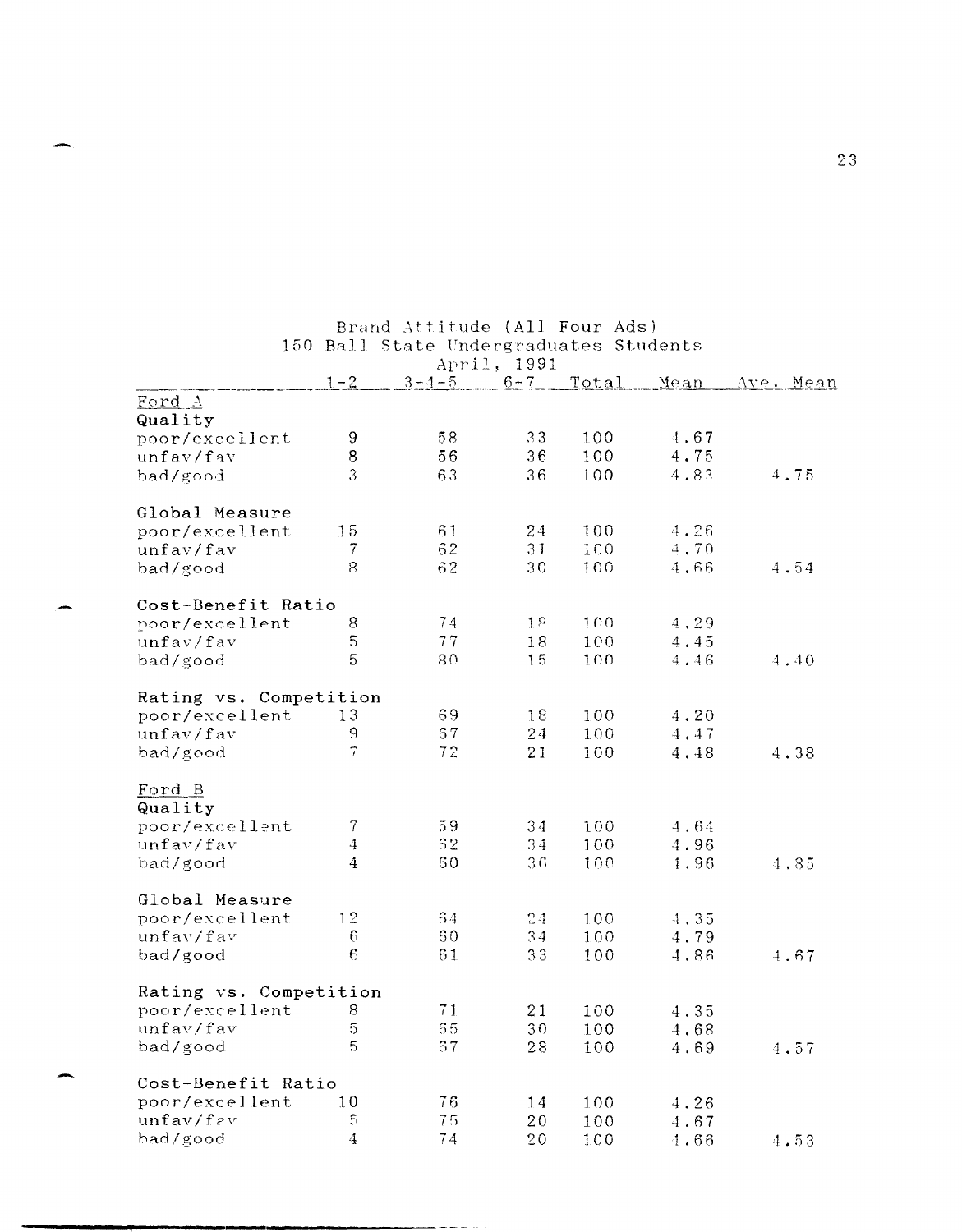# Texaco A

 $\sim 20$ 

 $\sim$ 

| 4.63<br>4.82<br>4.82<br>4.51<br>4.75 | 4.76                                                 |
|--------------------------------------|------------------------------------------------------|
|                                      |                                                      |
|                                      |                                                      |
|                                      |                                                      |
|                                      |                                                      |
|                                      |                                                      |
|                                      |                                                      |
|                                      |                                                      |
| 4.78                                 | 4.68                                                 |
|                                      |                                                      |
| 100<br>4.35                          |                                                      |
| 4.69                                 |                                                      |
| 4.72                                 | 4.59                                                 |
|                                      |                                                      |
|                                      |                                                      |
| 4,36                                 |                                                      |
| 4.60                                 |                                                      |
| 4,57                                 | 4.51                                                 |
|                                      |                                                      |
|                                      |                                                      |
| 4.72                                 |                                                      |
| 4.94                                 |                                                      |
| 4.91                                 | 4.86                                                 |
|                                      |                                                      |
|                                      |                                                      |
|                                      |                                                      |
|                                      | 4.79                                                 |
|                                      |                                                      |
|                                      |                                                      |
|                                      |                                                      |
|                                      |                                                      |
|                                      | 4.72                                                 |
|                                      |                                                      |
| 4.34                                 |                                                      |
| 4.69                                 |                                                      |
|                                      | 4,57                                                 |
|                                      | 4,66<br>4.88<br>4.84<br>4.66<br>4.79<br>4,82<br>4.69 |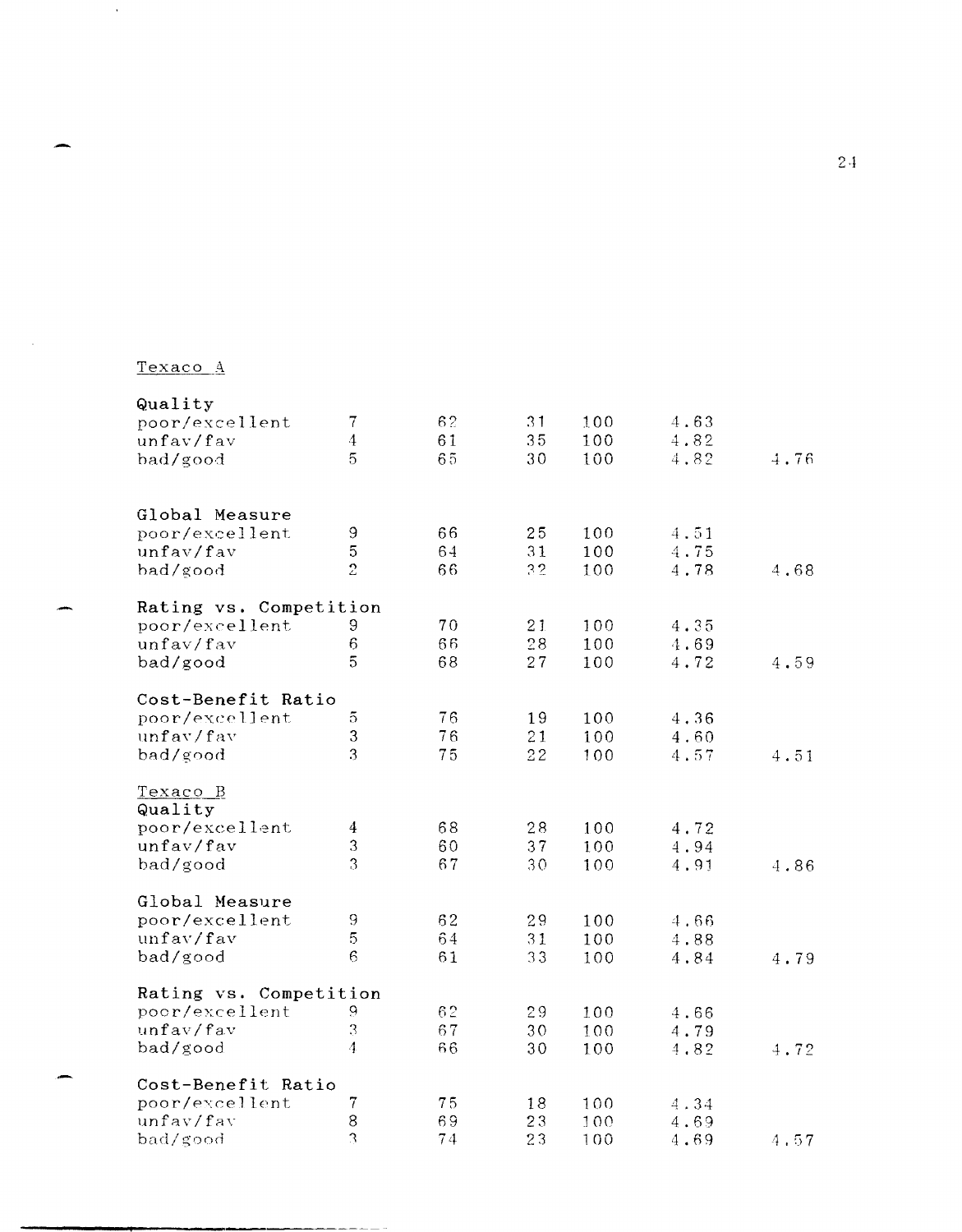\*\*\*a 1 is the most negative rating and a 7 is the most positive rating

| Ad Attitude & Brand Attitude -- Average Ratings (All Four Ads) |  |  |                                       |  |  |
|----------------------------------------------------------------|--|--|---------------------------------------|--|--|
|                                                                |  |  | 150 Ball State Undergraduate Students |  |  |
|                                                                |  |  | April, 1991                           |  |  |

|                          |                    |      | Ford A Ford B Texaco A | Texaco B |
|--------------------------|--------------------|------|------------------------|----------|
| Ad Attitude              |                    |      |                        |          |
| Originality              | $5 \cdot 31$       | 6.08 | 4.43                   | 5.39     |
| Characters               | 5.08               | 6.07 | $4 \cdot 44$           | 5.21     |
| Visual Effects           | 5.38               | 6.06 | 4.93                   | 5.22     |
| Quality                  | $5.31 - 7$         | 5.95 | 4.68                   | 5.40     |
| Music                    | 4.99               | 5.86 | 4,78                   | 5.28     |
| Dialogue                 | 5.26               | 5.58 | 4.34                   | 4.93     |
| Global Measure           | 5.38               | 5.44 | 4.93                   | 5.22     |
| ***Order based on Ford B |                    |      |                        |          |
| Brand Attitude           |                    |      |                        |          |
| Quality                  | 4,75               | 4.85 | 4.76                   | 4.86     |
| Global Measure           | 4.54               | 4.67 | 4.68                   | 4.79     |
| Rating vs. Competition   | $\frac{1}{2}$ . 38 | 4.57 | 4.59                   | 4.72     |
| Cost-Benefit Ratio       | 4,40               | 4.53 | 4.51                   | $-1.57$  |
| ***Order based on Ford B |                    |      |                        |          |

25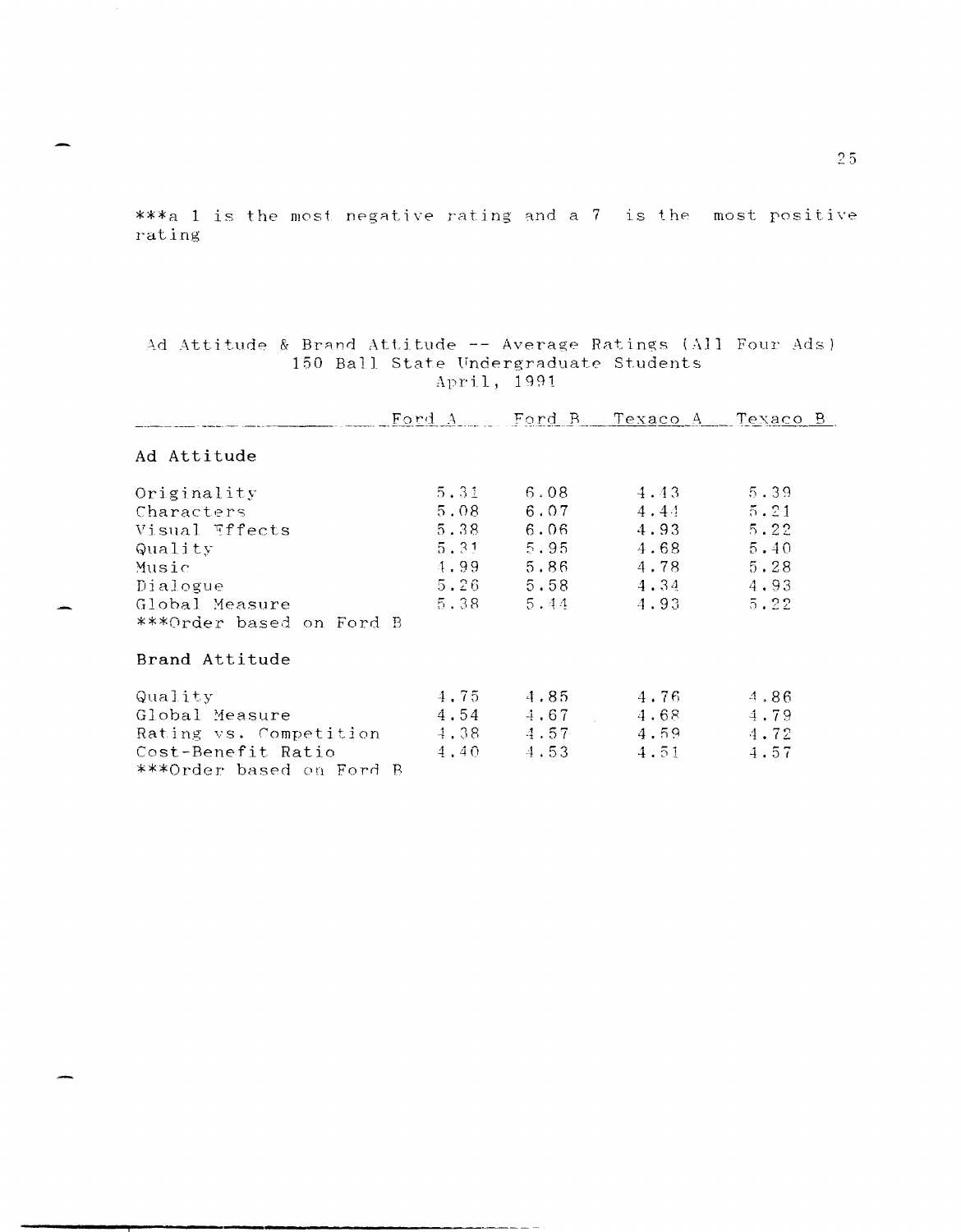|                         |                                                                                                         | and the state of<br>April, 1991 |             |              |      |
|-------------------------|---------------------------------------------------------------------------------------------------------|---------------------------------|-------------|--------------|------|
|                         | $1 - 2$                                                                                                 | $3 - 4 - 5$                     | $6 - 7$     | <u>Total</u> | Mean |
| Ford A                  |                                                                                                         |                                 |             |              |      |
| bad/good                | 1                                                                                                       | 58                              | 41          | 100          | 5.13 |
| sad/cheerful            | 1                                                                                                       | 72                              | 27          | 100          | 4.87 |
| disappointed/pleased    | $\overline{c}$                                                                                          | 64                              | 34          | 100          | 4.97 |
| upset/soothed           | $\mathbf{1}$                                                                                            | 72                              | 27          | 100          | 4.88 |
| not expectant/expectant | 3                                                                                                       | 75                              | 22          | 100          | 4.53 |
| indifferent/curious     | 13                                                                                                      | 56                              | 31          | 100          | 4.50 |
| ignorant/enlightened    | 3                                                                                                       | 73                              | 24          | 100          | 4.80 |
| bored/interested        | 9                                                                                                       | 58                              | 33          | 100          | 4.84 |
| interest increased--    |                                                                                                         |                                 |             |              |      |
| no/yes                  | 18                                                                                                      | 60                              | 22          | 100          | 4.25 |
|                         |                                                                                                         |                                 |             |              |      |
| Ford B<br>bad/good      |                                                                                                         | 37                              | 64          |              |      |
| sad/cheerful            |                                                                                                         | 32                              | 68          | 100          | 5.75 |
|                         |                                                                                                         |                                 |             | 100          | 5.90 |
| disappointed/pleased    | 1                                                                                                       | 46                              | 53          | 100          | 5.54 |
| upset/soothed           | 1                                                                                                       | 68                              | 31          | 100          | 5.05 |
| not expectant/expectant | 4                                                                                                       | 71                              | 25          | 100          | 4.75 |
| indifferent/curious     | 4                                                                                                       | 60                              | 36          | 100          | 5.04 |
| ignorant/enlightened    |                                                                                                         | 62                              | 38          | 100          | 5.08 |
| bored/interested        | 1                                                                                                       | 36                              | 63          | 100          | 5.64 |
| interest increased      |                                                                                                         |                                 |             |              |      |
| no/yes                  | 4                                                                                                       | 60                              | 36          | 100          | 5.01 |
| <u>Texaco A</u>         |                                                                                                         |                                 |             |              |      |
| bad/good                | $\overline{c}$                                                                                          | 66                              | 32          | 100          | 4.77 |
| sad/cheerful            | 1                                                                                                       | 71                              | 27          | 100          | 4.73 |
| disappointed/pleased    | 6                                                                                                       | 71                              | 24          | 100          | 4.52 |
| upset/soothed           | $\mathbf{I}$                                                                                            | 81                              | 18          | 100          | 4.63 |
| not expectant/expectant | $\mathfrak{S}% _{T}=\mathfrak{S}_{T}\!\left( a,b\right) ,\ \mathfrak{S}_{T}=C_{T}\!\left( a,b\right) ,$ | 78                              | 13          | 100          | 4.19 |
| indifferent/curious     | 21                                                                                                      | 72                              | 7           | 100          | 3,75 |
| ignorant/enlightened    | 5                                                                                                       | 86                              | 9           |              |      |
| bored/interested        | 21                                                                                                      | 57                              | $\tilde{z}$ | 100          | 4.30 |
|                         |                                                                                                         |                                 |             | 100          | 4.04 |
| interest increased      |                                                                                                         |                                 |             |              |      |
| no/yes                  | 27                                                                                                      | 60                              | 13          | 100          | 3.71 |
| Texaco B                |                                                                                                         |                                 |             |              |      |
| bad/good                | 3                                                                                                       | 49                              | 48          | 100          | 5.33 |
| sad/cheerful            | $\mathbf{1}$                                                                                            | 44                              | 55          | 100          | 5.56 |
| disappointed/pleased    | 3                                                                                                       | 55                              | 42          | 100          | 5.20 |
| upset/soothed           | $\mathbf{1}$                                                                                            | 68                              | 31          | 100          | 4.97 |
| not expectant/expectant | 8                                                                                                       | 68                              | 24          | 100          | 4,61 |
| indifferent/curious     | 8                                                                                                       | 63                              | 29          | 100          | 4.69 |
| ignorant/enlightened    | 3                                                                                                       | 67                              | 30          | 100          | 4.73 |

Brand Interest (All Four Ads) 150 Ball State University Undergraduate Students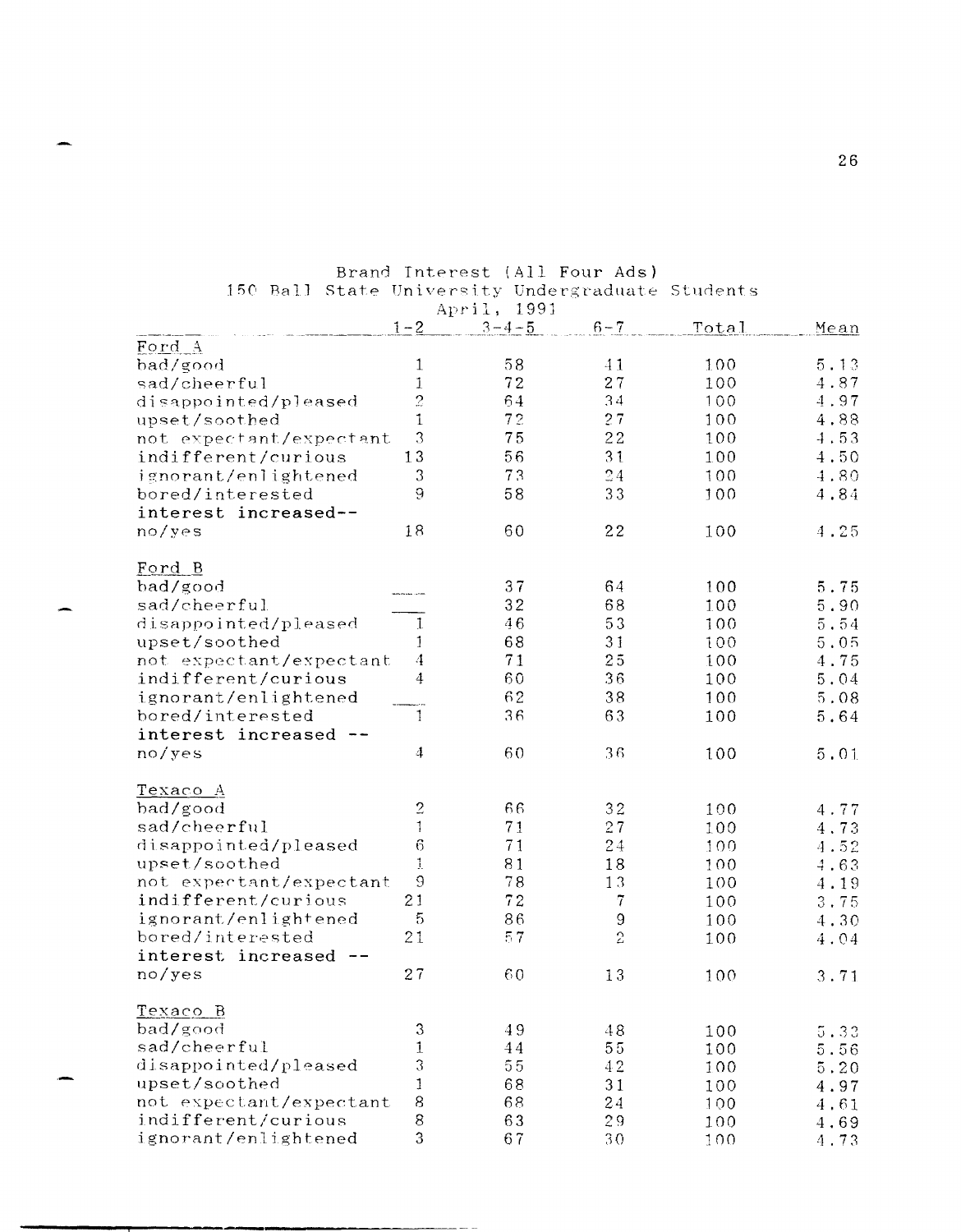| bored/interested      | 46 | -47 | 100 | 5.13 |
|-----------------------|----|-----|-----|------|
| interest increased -- |    |     |     |      |
| no/yes                | 57 |     | 100 | 4.65 |

# Past Purchases (All Four Ads) 150 Ball State University Undergraduate Students<br>April, 1991

| Statement                                        | Agreement |     | Total | Меап |
|--------------------------------------------------|-----------|-----|-------|------|
| Have you ever purchased the<br>advertised brand? | ves       | no  |       |      |
| Ford A                                           | 27        | 73. | 100   | 1.73 |
| Ford B                                           | 12        | 88  | 100   | 1.88 |
| Texaco A                                         | -57       | 43  | 100   | 1.43 |
| Texaco B                                         | 52        | 4 S | 100   | 1.50 |

Purchase Intentions (All Four Ads) 150 Ball State University Undergraduate Students<br>April, 1991

| Statement          |         | Agreement   |         | Total | Mean |
|--------------------|---------|-------------|---------|-------|------|
|                    | $1 - 2$ | $3 - 4 - 5$ | $6 - 7$ |       |      |
| Ford A             |         |             |         |       |      |
| If not, would you? | 21      | 67          | 11      | 100   | 3.88 |
| If yes, again?     | 22      | 44          | 34      | 100   | 4.52 |
| Ford B             |         |             |         |       |      |
| If not, would you? | 13      | 67          | 20      | 100   | 4.27 |
| If yes, again?     | 16      | 68          | 16      | 100   | 4.26 |
| Texaco A           |         |             |         |       |      |
| If not, would you? | 12      | 70          | 18      | 100   | 4.27 |
| If yes, again?     | 6       | 55          | 39      | 100   | 5.01 |
| <u>Texaco B</u>    |         |             |         |       |      |
| If not, would you? | 10      | 66          | 24      | 100   | 4.49 |
| If yes, again?     | 6       | 51          | 43      | 100   | 5.05 |

 $2\,7$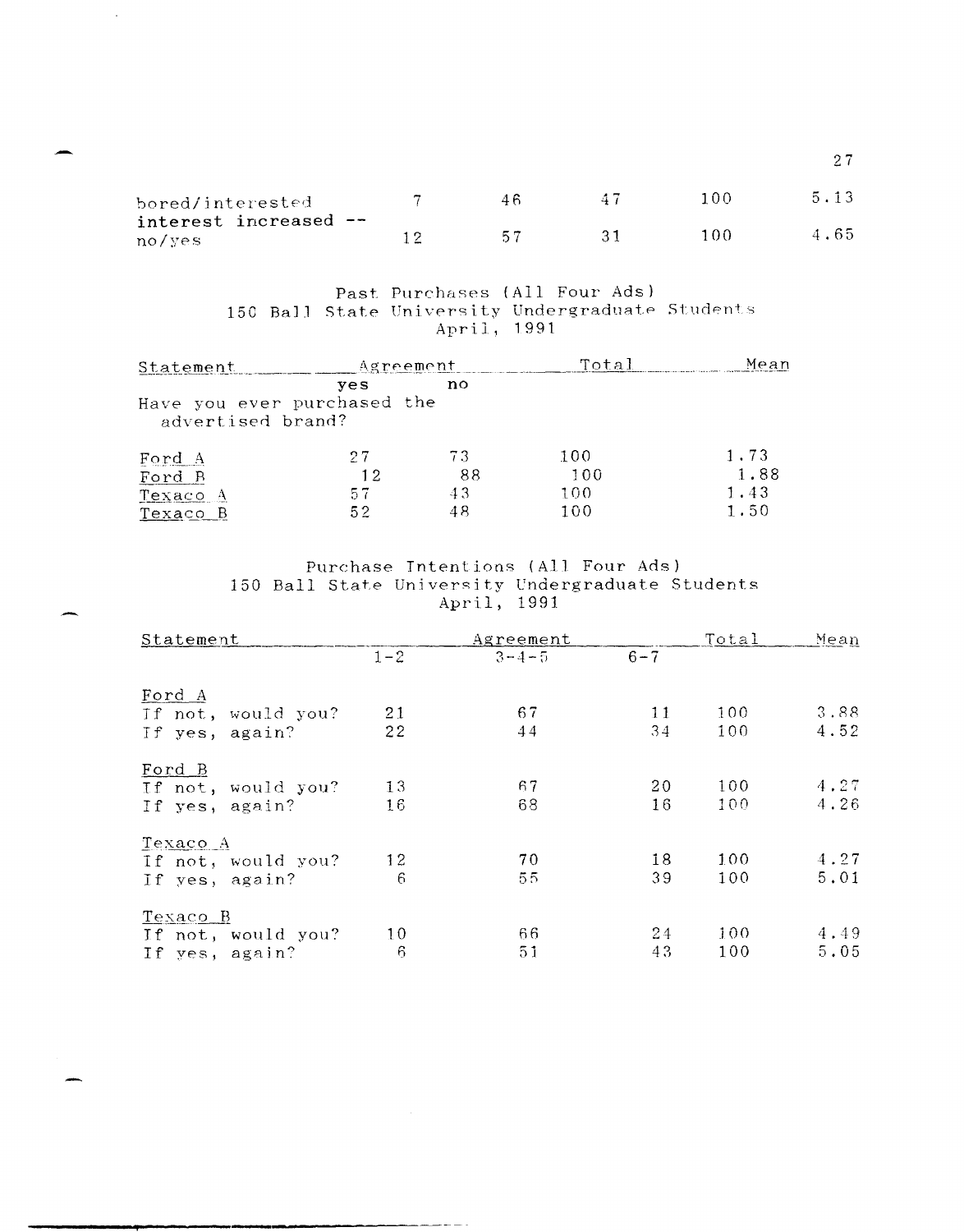#### Texaco B Ford A Ford B Texaco A .38 .44  $.72-B<sub>A</sub>$ 30  $\begin{array}{c} \begin{array}{c} \end{array} \\ \begin{array}{c} \end{array} \end{array}$  $.28$  $.51$  $.41$  $.48$ **BI BE** .35  $.19$  $.50$  $.48$ .39

1. Hypothesis number 1 stated that ad attitude does more to drive brand interest than to drive brand attitude. We accept this hypothesis (see correlation matrix above). This supports the Machleit/Kent article which states that ad attitude does very little to drive brand attitude.

2. Hypothesis 2 is rejected as our results show no less of a relationship between ad attitude and brand interest for high involvement, benefit ads.

 $3.$ Hypothesis 3 is also rejected as, again, our results showed no more of a significant relationship between ad attitude and brand interest for low involvement, image ads.

4. Hypothesis 4 is accepted as our validity tests showed a

# Test of Hypotheses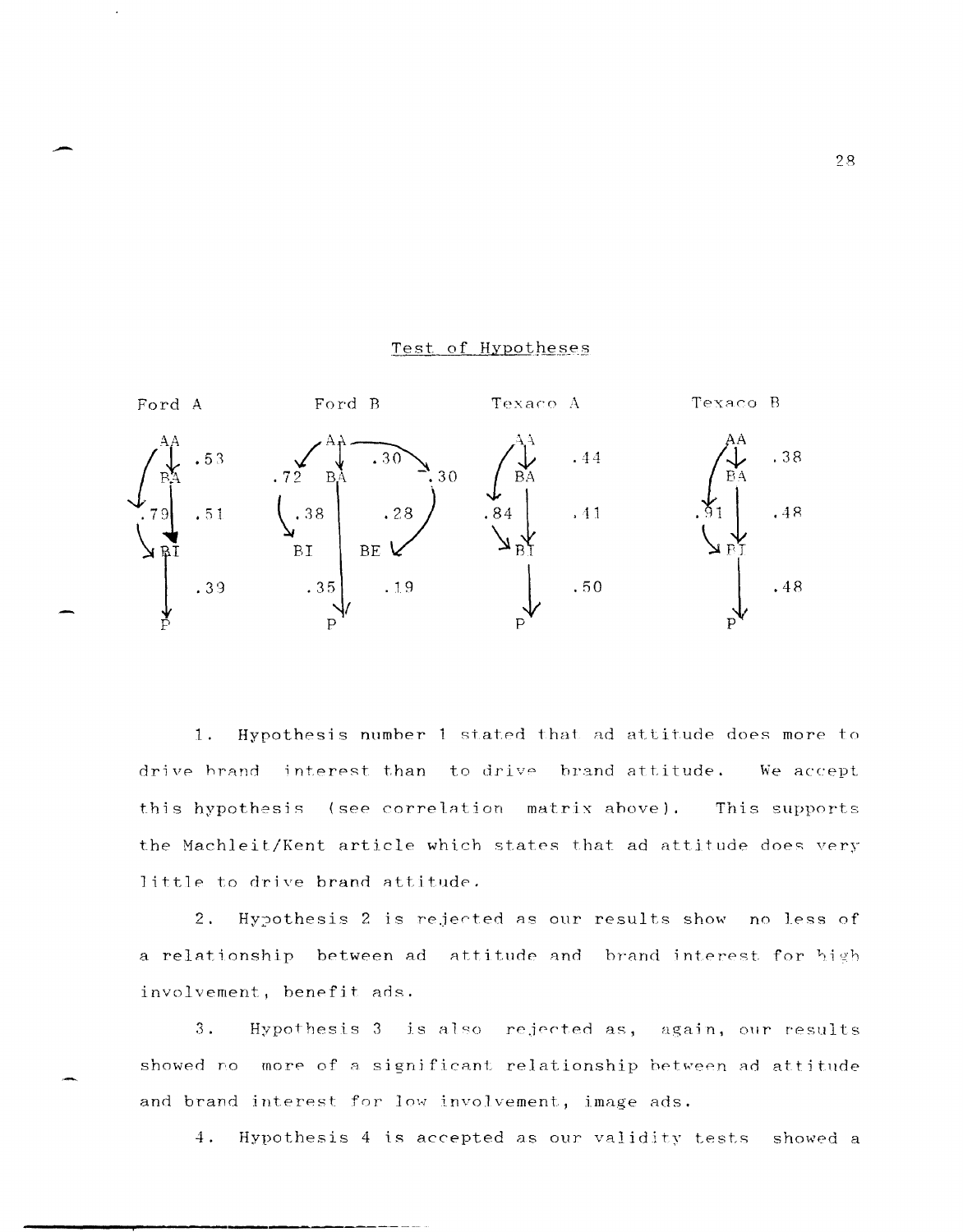very strong relationship between brand interest and cognitive responses.

These results and their significance will be further discussed on the next section.

# Conclusions

Based on our findings, we can draw some very interesting conclusions. First of all, we see that ad attitude does indeed drive brand interest instead of brand attitude. We can also see that the constructs of brand indeed are those responses falling into the cognitive zone.

It is in this area of brand interest, however, that some interesting things happened, contrary to what was suspected. We found that in two of the ads, there was a break-down in the type of cognitive response. To be more specific, in Ford B and Texaco A there was a split into what we call rational cognitive and emotional cognitive responses. In these ads, only the rational cognitive was shown to be driven by ad attitude. The question then remained, "Why did this occur in an image AND a benefit ad?". Our suggestions are broken down by ad as follows: Ford A

There is no split between the rational and the emotional in this ad. This shows that high-involvement, image ads do nothing to spark any rational response in the consumer.

Ford B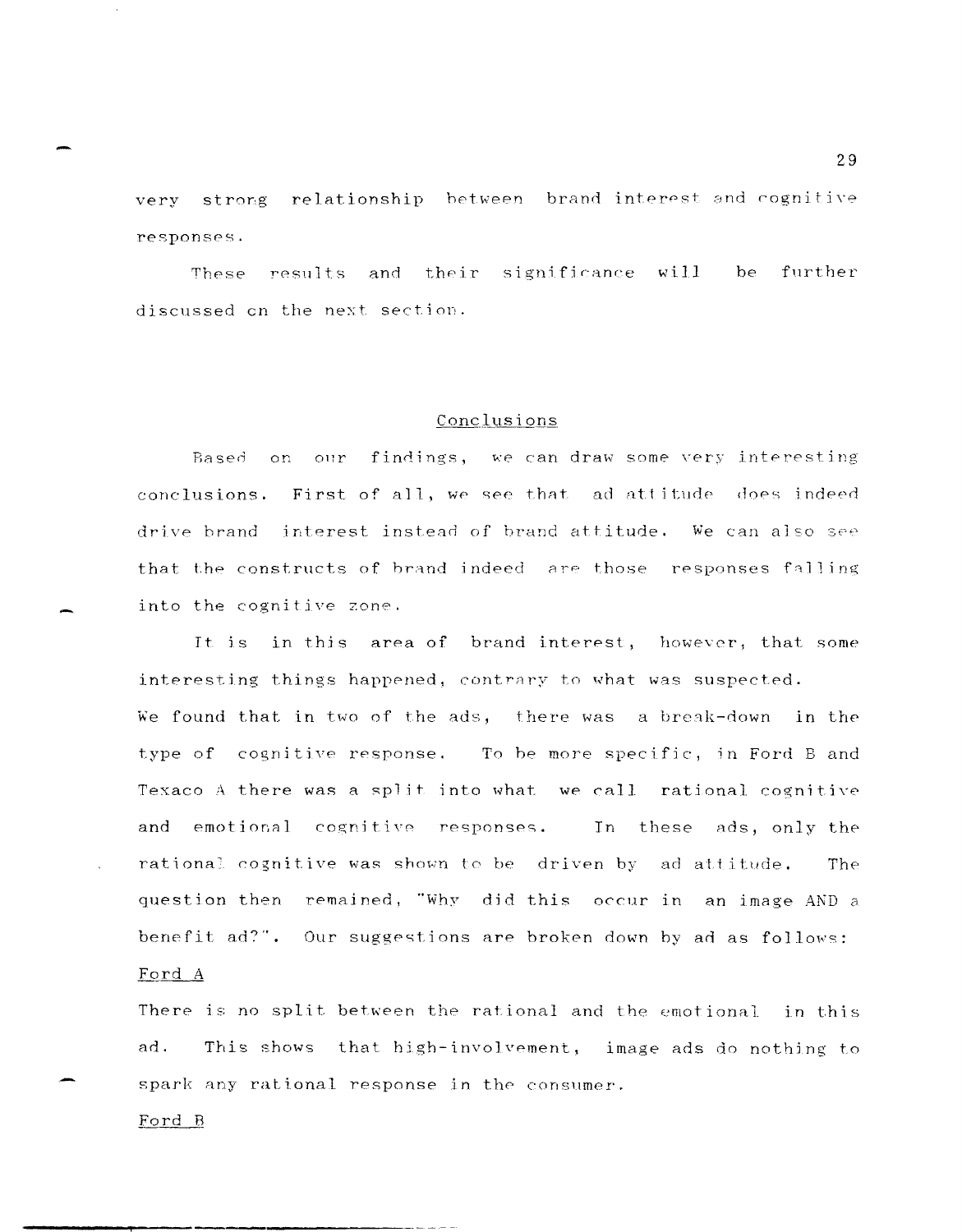Here there is a definite split between rational and emotional This is because the benefit advertised cognitive responses. sparks more of a rational cognitive response in the consumer in high-involvement products.

### Texaco A

In this low-involvement, image ad, there is also a split between the rational and the emotional cognitive response. As is just the opposite of high-involvement products, image ads for lowinvolvement products are more effective in sparking rational responses in consumers.

# Texaco B

This ad showed no separation in rational and emotional cognitive response. This is because, for low-involvement products, concentrating on a benefit does nothing to evoke rational responses from the consumer.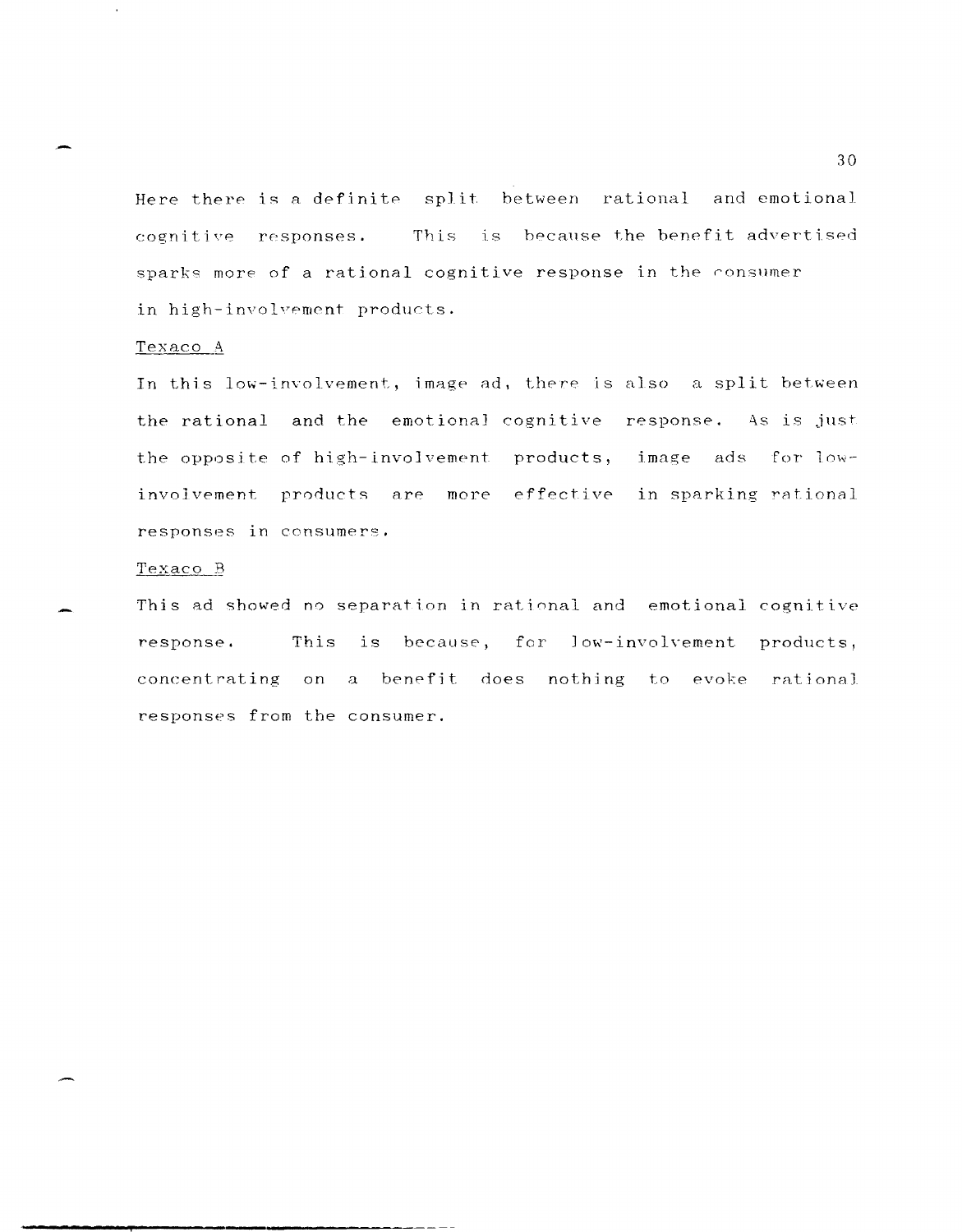# Discussion and Recommendations

Perhaps the most important finding from this research is the fact that this rational/emotional cognitive breakdown has been This shows advertisers, while you can effectively discovered. sell a benefit for high-involvement products, the opposite holds Therefore, the most effective way to true for low-involvement. sell a low-involvement product benefit is to concentrate on image, as image sparks more of a rational cognitive response in the consumer.

As far as recommendations, further research needs to be done to develop a larger, more specific list of these constructs of brand interest, as well as which constructs fall into the rational cognitive zone and which fall into the realm of emotional cognitive response.

 $31$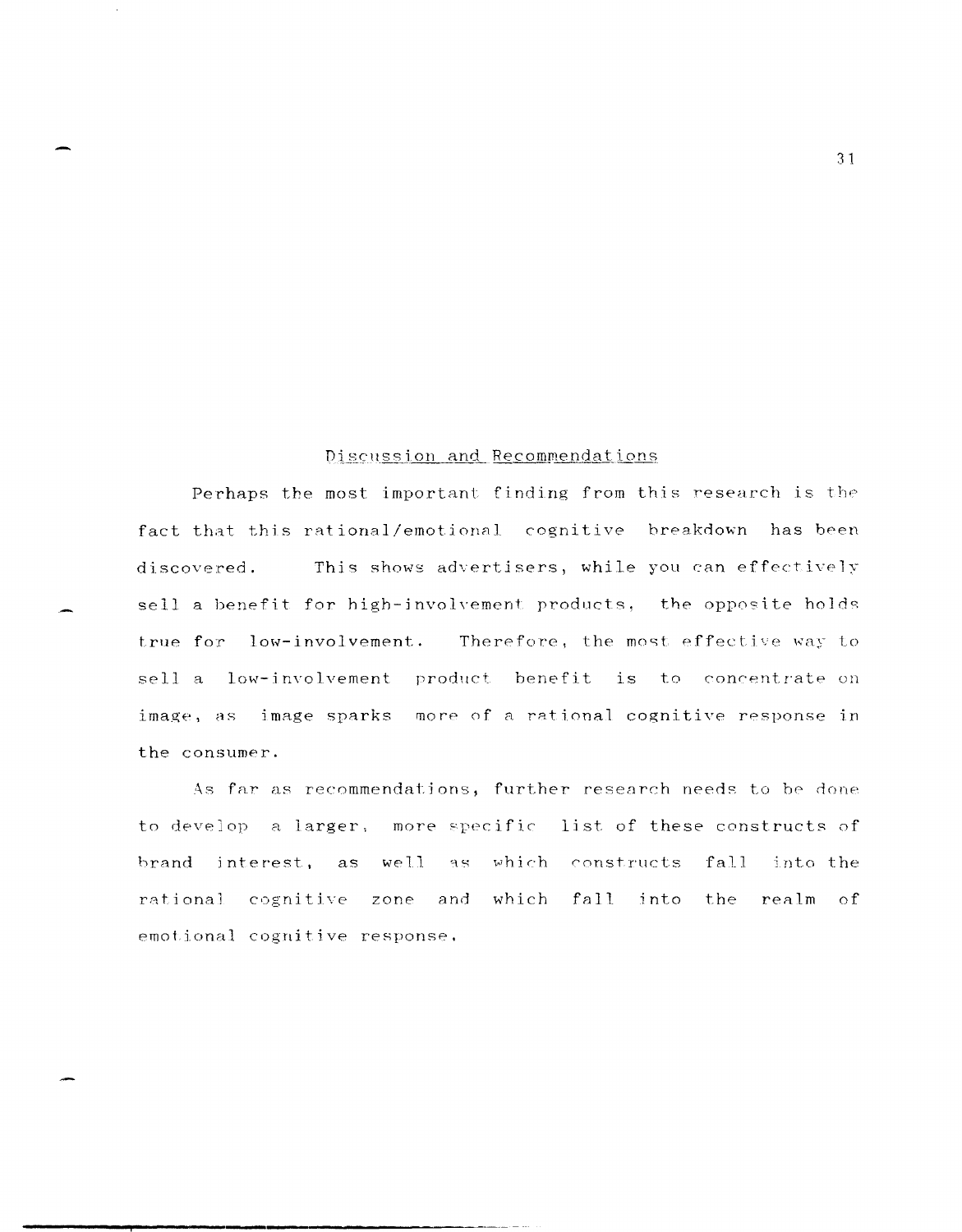# Bibliography

- Gardner, Meryl Paula. "Does Attitude Toward the Ad Affect Brand Attitude Under a Brand Evaluation Set?" Journal of Marketing Research. May, 1985. pp. 192 - 198.
- Gresham, Larry G. & Terence A. Shimp. "Attitude Toward the Advertisement and Brand Attitudes: A Classical Conditioning Perspective." Journal of Advertising. 1985. pp. 10 - 17.
- Halstead, Diane. "Cognitive and Affective Determinants of Consumer Satisfaction for a Durable Good." Michigan State University, East Lansing. 1988.
- Kim, John and Jeen-Su Lim. "The Dimensionality and Measurement Familiarity Construct." University of Cincinnati and University of Toledo. 1988.
- MacKenzie, Scott B. and Richard J. Lutz, and George E. Belch. "The Role of Attitude Toward the Ad as a Mediator of<br>Advertising Effectiveness: A Test of Competing Competing Explanations." Journal of Marketing Research. May, 1986. pp.  $130 - 140$ .
- Machleit, Karen A. and Robert J. Kent. "What is the Effect of Attitude Toward the Ad When the Consumer is Familiar with the Brand?" University of Cincinnati, 1988.
- Machleit, Karen A. and R. Dale Wilson. "Emotional Feelings and Attitude Toward the Advertisement: The Roles of Brand Familiarity and Repetition." Journal of Advertising. 1988. pp.  $27 - 35$ .
- Park, C. Whan and S. Mark Young. "Consumer Response to Television Commercials: The Impact of Involvement and Background Music on Brand Attitude Formation. Journal of Marketing Research. Feb. 1986. pp. 11 - 24.
- Smith, Robert E. and William R. Swinyard. "Information Response Models: An Integrated Approach." Journal of Marketing. Winter, 1982. pp. 84 - 92.
	- . "Cognitive Response to Advertising and Trial: Belief Strength, Belief Confidence, and Product Curiosity." Journal of Advertising. 1988. pp. 3 - 14.
- Zikmund, William G. Exploring Marketing Research. 1989. The Dryden Press, New York.